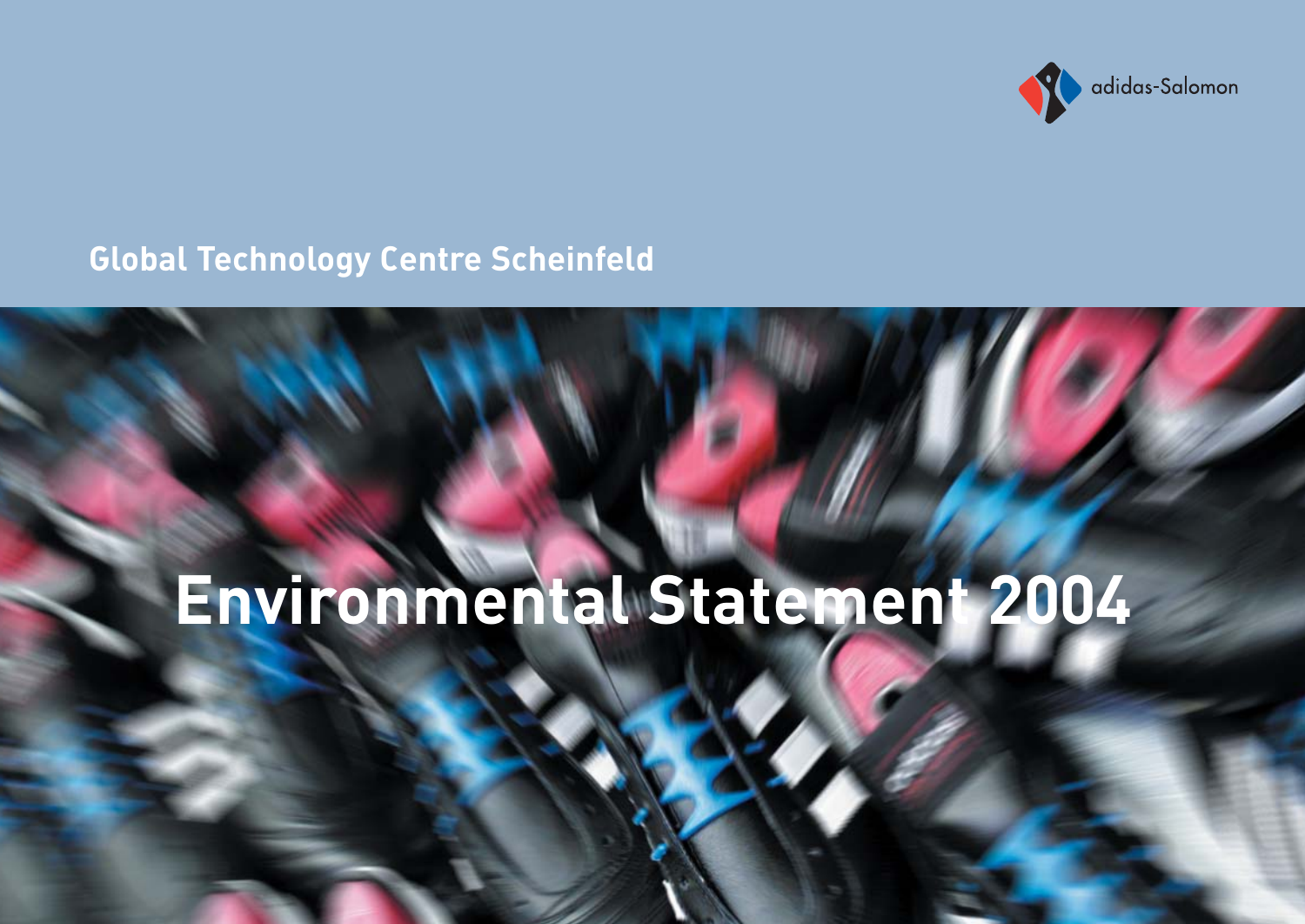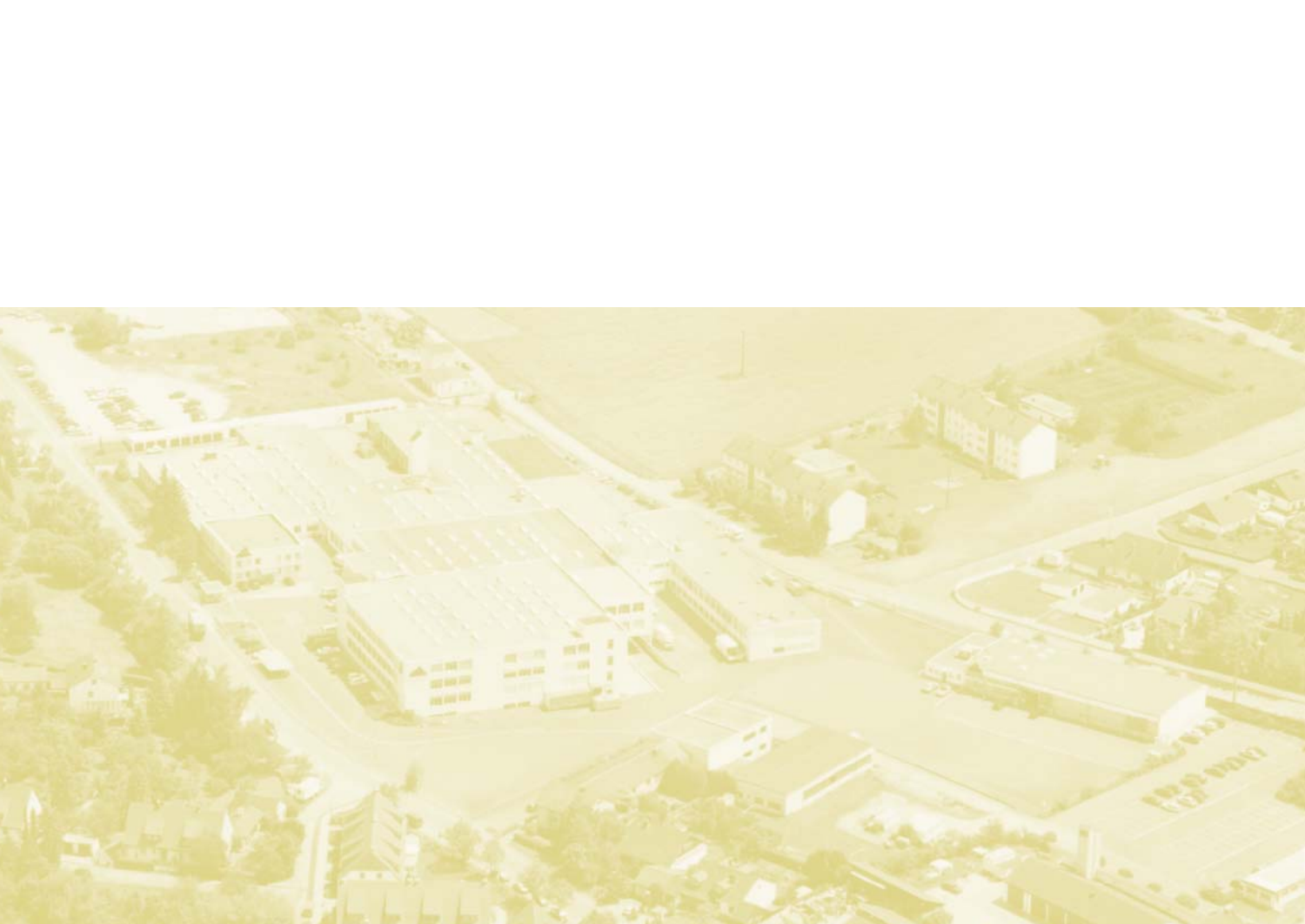# **Contents**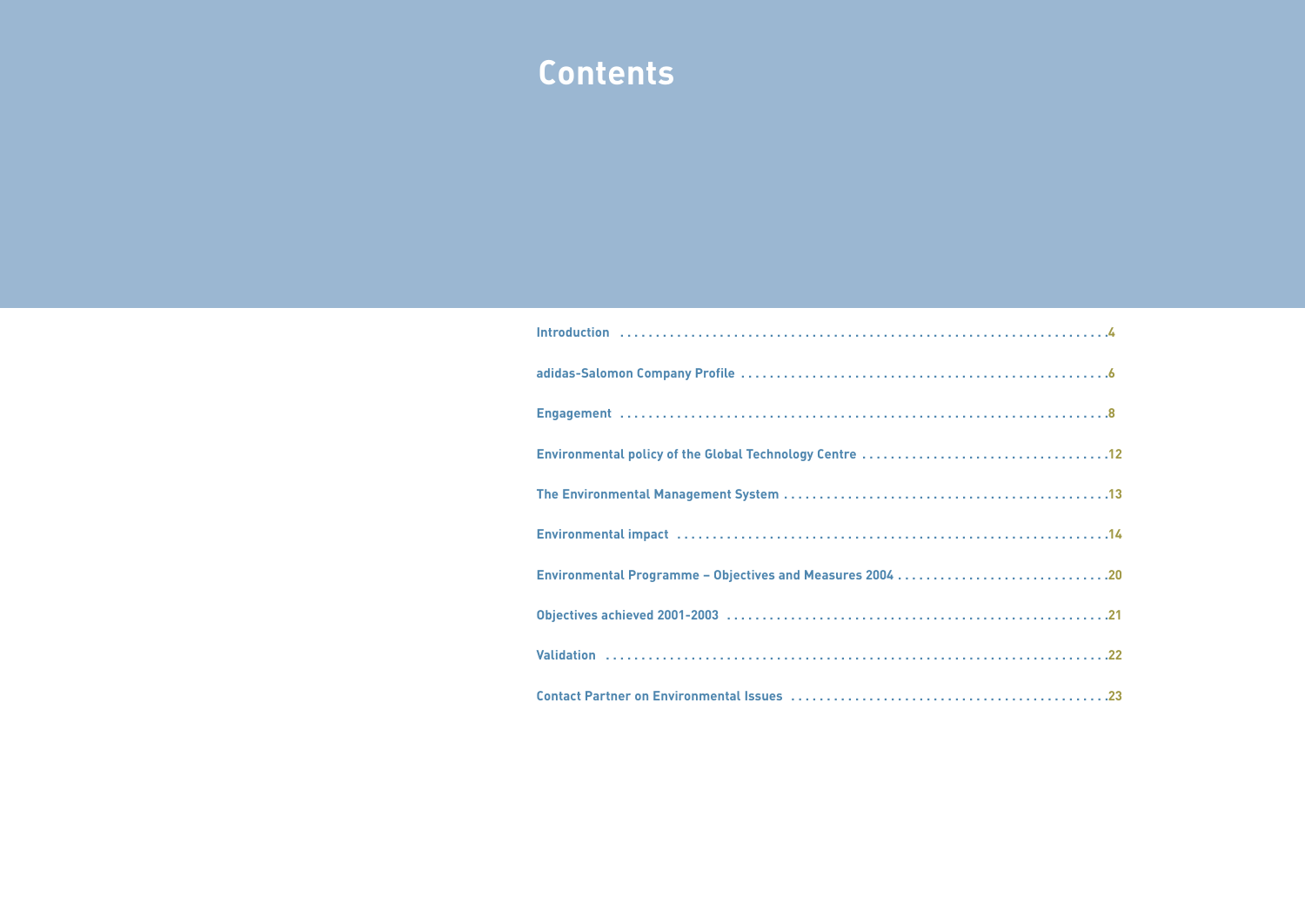

### **Introduction**

**Transparent reporting of achievements in matters relating to the environment**

As a leader in the sporting goods industry and a socially responsible company, adidas-Salomon strives to implement sustainable business practices both within our Group and in our supply chain. Our objective is to ensure that all areas of our Group – including our suppliers – share and implement integrated values. Our mission is clear: We aim to enhance the performance of our own production sites and our supply chain in the social and environmental sector and hence to improve the lives of the people who make our products and the environment in which they are produced.

With the 2004 Environmental Statement of the adidas-Salomon Global Technology Centre in Scheinfeld/Germany, we are documenting the course we have set in the direction of environmental responsibility and sustainability at the site. The 2004 Environmental Statement contains evidence of our accomplishments in matters relating to the environment over the last three years. As well as quantitative information regarding the environmental impact of the company's activities at the site, specific programmes are cited that are directed at improving our environmental performance still further.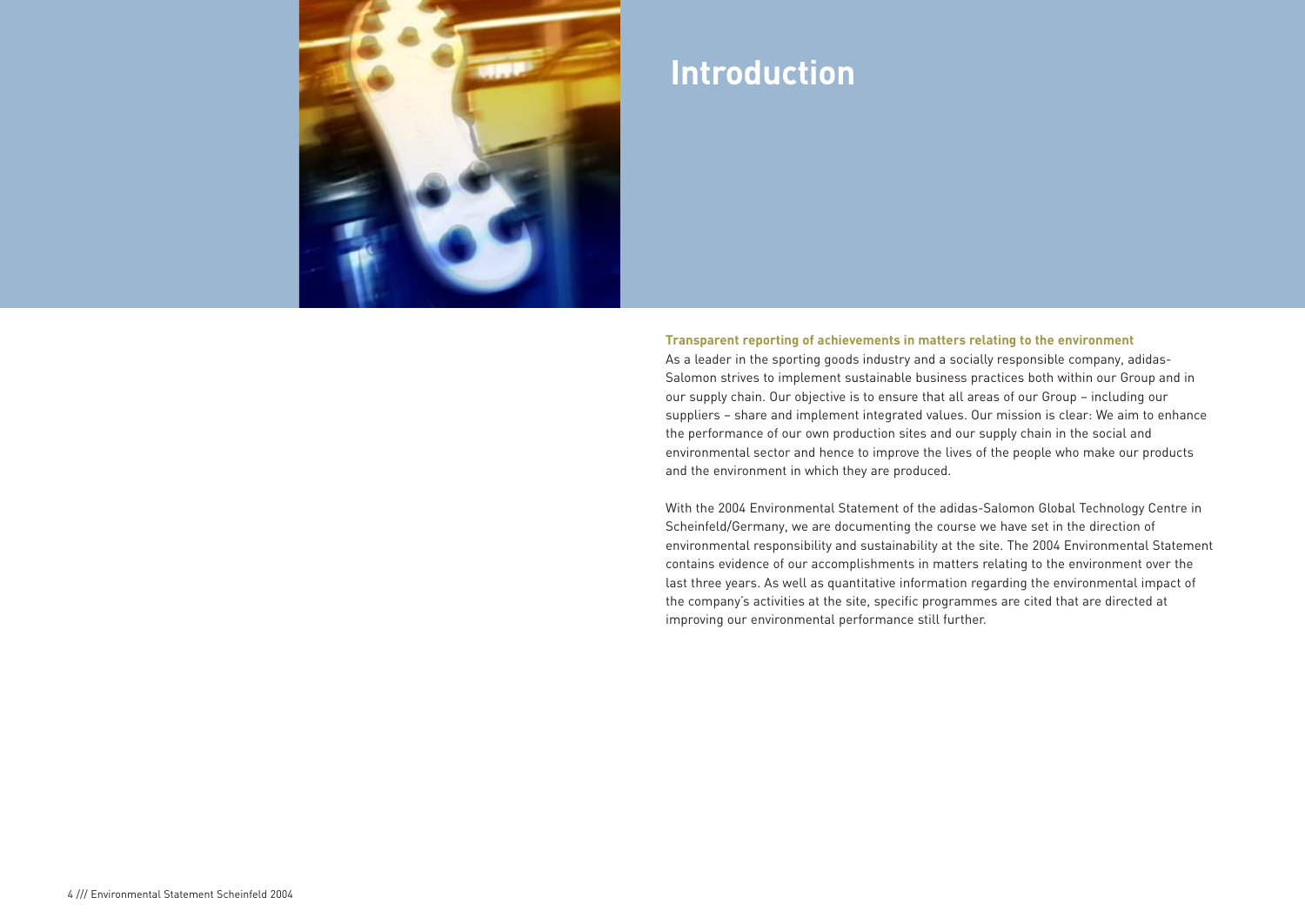#### **Role model for global business partners**

Management systems are playing an increasingly important role for companies seeking to meet growing expectations with respect to social compatibility, environmental protection, safety and health, and business success. adidas Scheinfeld, the only sports footwear factory still owned directly by adidas-Salomon, was successfully validated under EMAS II in September 2004, along with the test centre, training centre and export/shipping operations also based there. This continued our successful track record and provided confirmation of our commitment to environmental protection.

In successfully establishing an environmental and quality management system at the Global Technology Centre in Scheinfeld since the mid nineties, we have realized how this can help to reduce the environmental impact of our activities and at the same time optimize operating costs and, consequently, the competitiveness of the site. This is why we encourage our global business partners, who manufacture the majority of our products, to develop similar systems and achieve certification under international standards relating to environmental protection, health and safety at work.

Supporting our suppliers with case studies and passing on any valuable experience of our own so that they can manage and organize their sites in an environmentally compatible manner constitutes an important part of our global social and environmental programme. This Environmental Statement for the Global Technology Centre in Scheinfeld is therefore an important tool in actively guiding our business partners towards the objective of making their business activities compatible with sustainability.

We at the adidas site in Scheinfeld appreciate the importance of the subjects "health and safety at work and environmental protection". Being economical in the use of natural resources, avoiding accidents anywhere or at any time, taking environmentally aware action beyond the statutory requirements – this is how the global environmental policy of adidas-Salomon is implemented in practice in Scheinfeld in order to integrate the interests of the environment, society and our company in a sustainable manner.

The Environmental Statement constitutes a promising starting point for any future tasks that may be necessary, and to the completion of which we are fully committed.

September 2004

Dinan Satt

**Duncan Scott** Vice President Footwear Sourcing

& Allis

**Günter Ebbing** Head of

Global Technology Centre Scheinfeld

**Frank Henke**

Global Director Social & Environmental Affairs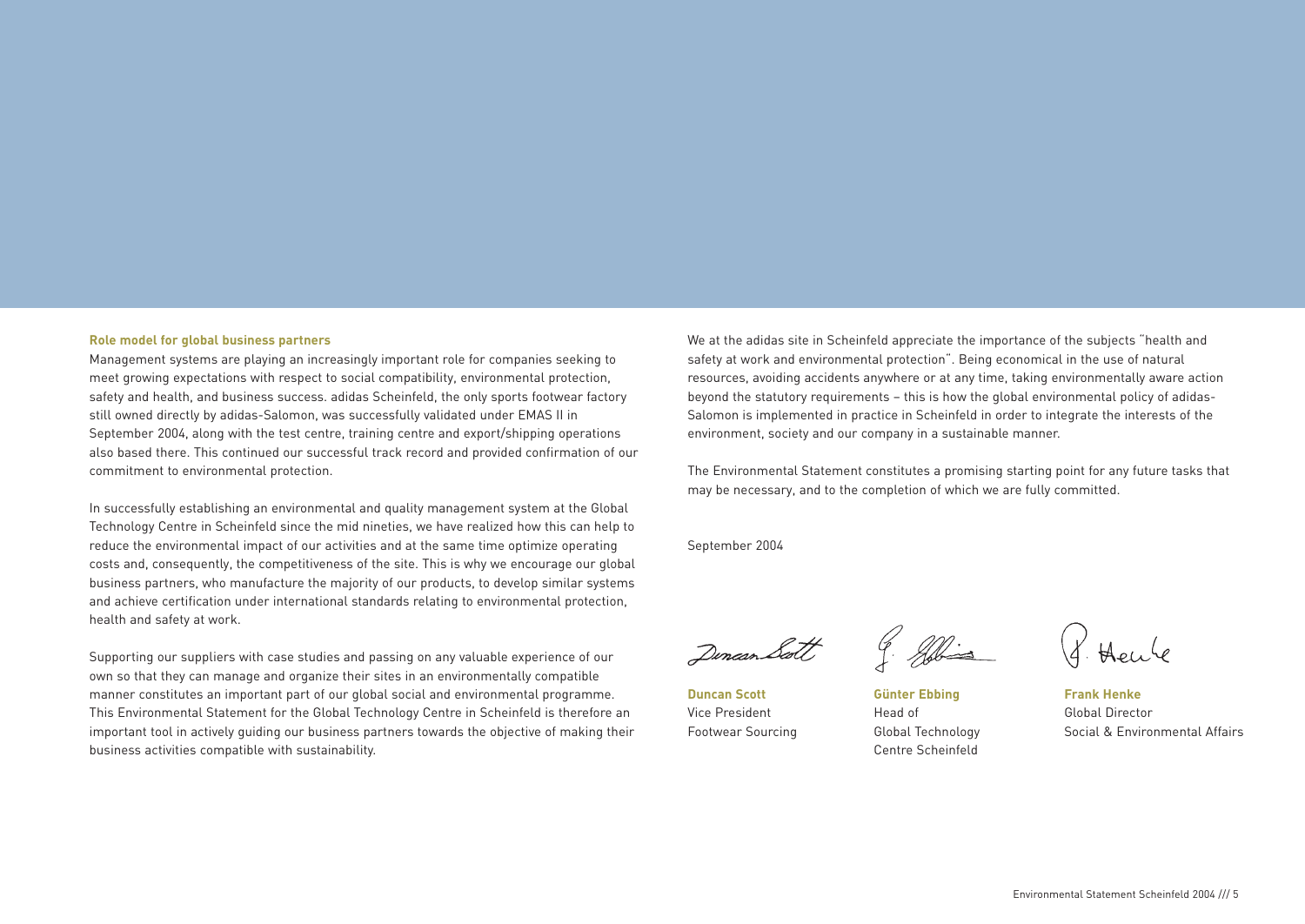## **adidas-Salomon Company Profile**



#### **Worldwide**

With a global market share of around 15%, adidas-Salomon is one of the leading companies in the sporting goods industry. The group is divided into three major brand divisions: adidas, Salomon and TaylorMade-adidas Golf. We supply wholesalers and retailers throughout the world as well as sponsor sporting organisations, teams, individual athletes and sporting events.

adidas-Salomon is synonymous with competence in all areas of sport the world over. The vision and corporate philosophy of company founder Adolf Dassler has long since become the guiding principle for the generations which followed him.

The idea was at once simple and ingenious: every athlete should have equipment ideally suited to his or her own pursuits. The company dates back to 1920 when Adi Dassler manufactured his first shoes with the few materials that were available after WWI. Today, adidas-Salomon offers a wide range of brand goods for all sports enjoyed throughout the world.

adidas is a leading brand in the sporting goods market with strong positions in footwear, apparel and hardware. The adidas brand is structured in three divisions: Sport Performance, Sport Heritage and Sport Style.

Salomon is our Freedom Action Sports brand. With leading positions in alpine, nordic and snowboard products, Salomon is actively expanding its presence in summer and alternative sports as well as soft goods. The Salomon family of brands comprises Salomon, Mavic-adidas Cycling, Arc'Teryx, Bonfire and Cliché. TaylorMade-adidas Golf covers a full range of golf hardware, footwear, apparel and accessories. It markets products under the brand names TaylorMade, adidas Golf and Maxfli.

The Group and its more than 100 subsidiaries are directed from our headquarters in Herzogenaurach, Germany. Also based in Herzogenaurach are the business units for running, football and tennis as well as the major part of our research and development department. Other key corporate units are based in Portland Oregon, USA – the home of adidas America Inc, and the basketball, adventure and alternative sports business units. The golf business unit is based in Carlsbad, California, USA, and the winter and Freedom Action Sports business units are headquartered in Annecy, France. The Group also operates design and development departments in other locations around the world, corresponding to their business activity.

adidas-Salomon International Sourcing Ltd (aSIS), a fully-owned subsidiary with headquarters in Hong Kong, is responsible for worldwide sourcing. aSIS sourcing offices are located in Brazil, China, Indonesia, Korea, Pakistan, Taiwan, Thailand, Turkey, USA and Vietnam.

#### **Global Technology Centre - Function and Mission within the Group**

The successful development of the group into one of the world's leading sporting goods companies is closely linked with the achievements of the Scheinfeld location. Situated only a short distance from the company's head office in Herzogenaurach, the sports footwear factory has been involved in the development and implementation of product and process innovations ever since it was built. Its employees possess excellent qualifications and knowledge, an extremely valuable asset in building up and providing technical support for other production facilities around the world.

adidas Scheinfeld is not only the last adidas-owned production facility for footwear, it is also the site for the manufacture of custom-made products, the implementing of designer footwear projects and the production of special footwear for Olympic disciplines. It also boasts training and seminar facilities and hosts informational events in addition to being a training centre for footwear technicians and a test centre for research and development.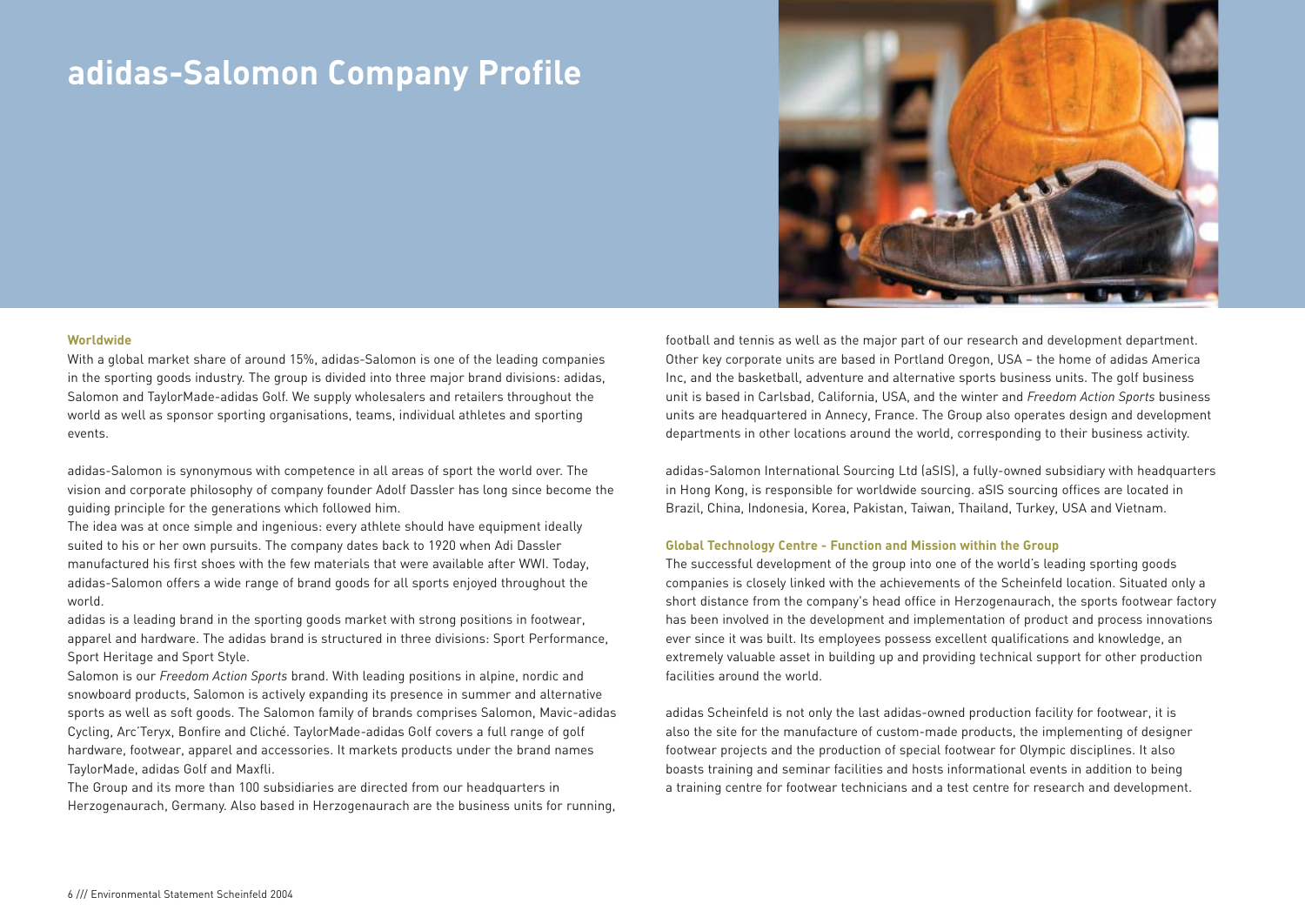

The Scheinfeld site shares its core objective with that of the company and its founder – namely to supply athletes with footwear which has been specially developed for their sport, and specially produced just for them.

The Global Technology Centre in Scheinfeld is part of the adidas-Salomon organisation. It is one of a group of footwear production factories which produce football boots and special footwear for the company. As well as operating this production centre, the company works with other independent contractors who maintain their own production facilities around the world.

Within the global corporate organisational structure of adidas-Salomon, the Global Technology Centre is part of global footwear sourcing operations.

- 1959 Scheinfeld sports footwear factory built
- 1961 Production of lightweight trainers and football boots begun;

Heavy involvement in the development of innovative sports footwear concepts in the years that follow

1962 First facility commissioned for directly injecting soles made of thermoplastic polyurethane and rubber to sports shoe uppers.

Further injection technologies for polyurethane and nylon developed in collaboration with well-known manufacturers of synthetic materials and machinery.

- 1974 First polyurethane plasticized foam injection machine for the manufacture of single-colour sports shoe soles commissioned. This technology is subsequently developed further for the manufacture of two-colour soles.
- 1980 Large-scale production of sports footwear with directly injected and cemented soles
- 1987 Use of modern production technologies and a highly qualified workforce gradually transform the sports footwear factory into an innovation and technology centre. This allows high production flexibility and also enables the company to satisfy individual customer requirements with custom-made products.

Scheinfeld increasingly takes over consulting and service functions to the contractors of adidas and its partners worldwide.

- 1997/ Scheinfeld production centre named "Global Technology Centre". As a consequence of its altered role within 1998 the company, additional future-oriented measures are implemented:
	-

Assumption of the function of central sourcing organisation for sports footwear in Europe

Integration of production for high-quality ball materials

Expansion of existing training facilities into an international training centre for sports footwear technicians

Integration of specialist departments for the development of innovative sports footwear concepts

Establishment of a materials laboratory for testing sports footwear and ball materials and a test centre for innovative product development programmes

1998 Introduction of an integrated quality and environmental management system

First-time validation under the Environmental Management and Audit Scheme (EMAS)

ISO 9002 Certification

- 1999 Establishment of the international training centre for product and employee training
- 2000 As part of an agenda to meet future recruitment requirements, introduction of vocational course for shoe manufacturers, graduate engineers in shoe technology (College of Pirmasens)

Safety at Work Award 2000

- 2001 Re-certification to ISO 9001:2000; Re-Validation according to EMAS II
- 2002 Installation of new assembly lines based on new shoe production technologies
- 2003 Increased automation in shoe production and utilisation of new cementing procedure affording significant reduction in cement consumption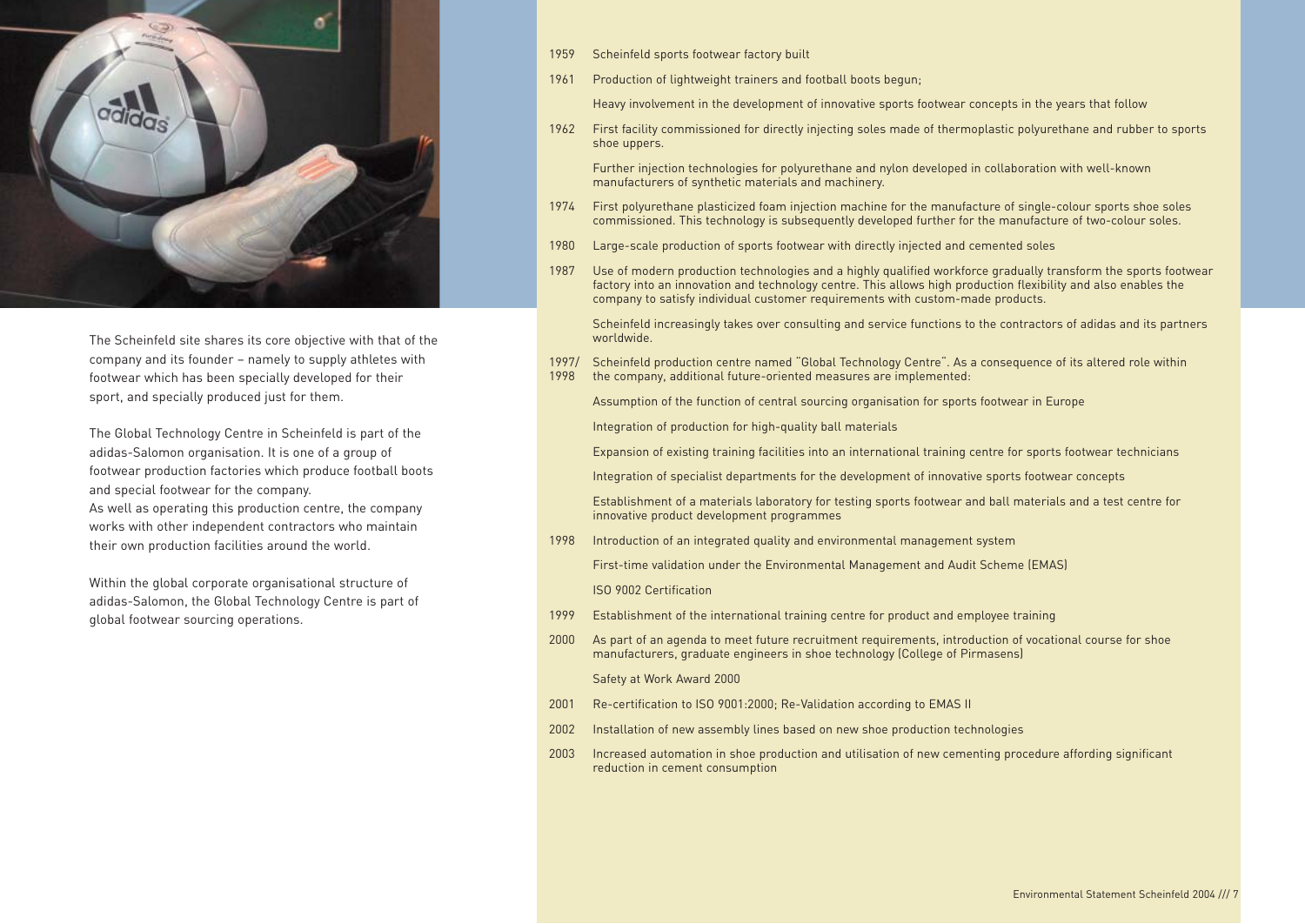### **Engagement**



#### **Innovation and Design**

The concept of sustainability poses a number of challenges for our innovation and development teams. The goal is to achieve a balance between the various demands: the products must not only be competitive, but also safe (during use and after disposal) as well as environmentally friendly.

Reducing environmental impact by means of downstream measures has only few environmental benefits. Therefore we are pursuing the goal of eliminating environmental problems right at the design stage and are exploring the possibilities of increased use of recyclable materials.

#### **Control and monitoring of hazardous substances**

Hazardous substances are those that are proven or potentially harmful to humans or the environment. Our corporate policy requires a controlled and restrictive use of such substances. All our business partners in the supply chain are also obliged to follow this principle.

Our guidelines include a comprehensive list of relevant substances, testing methods, preliminary treatments and limit values to guarantee health and safety when using our products. They take both statutory regulations as well as recommendations by consumer associations and other non-governmental organisations into account. The principles include regulations on heavy metals, formaldehyde and substances harmful to the ozone layer (CFCs) as well as a wide range of other chemicals.

Suppliers must prove that their materials comply with our standards by regularly submitting test samples to independent testing bodies. This is supplemented by regular random tests and production facility inspections.

#### **Global**

#### **Standards of Engagement**

adidas-Salomon strives to be the global leader in the sporting goods industry. To achieve this goal, we have made responsible conduct toward society, workplace safety and the environment a critical factor for ourselves and our supply chain. Our progress is measured against the yardstick of our corporate sustainability principles and the Standards of Engagement, the company's code of conduct.

To implement the Standards of Engagement with regard to safety, health and environmental protection, globally-recognised standards and limit values have been collated and detailed in a manual (Guidelines on Health, Safety & Environment). This manual contains practical, sensible and easy-to-understand instructions on how to improve working conditions in production facilities as well as recommended environmental protection measures. It forms the basis for training programmes which are carried out together with the company's business partners while at the same time serving as the basis for specific technical advisory services which adidas-Salomon provides to its business partners. Use of and adherence to these requirements are monitored and assessed at regular intervals by a specially created audit and advisory team.

The existing HSE guidelines were supplemented in 2002 with guidelines on best environmental practice. The Guide to Best Environmental Practice describes the systematic approach to environmental issues in production facilities, identifies important points for reducing environmental impact and highlights the associated economic benefits. These guidelines were developed to help tackle environmental problems with preventive rather than corrective ("end of pipe") measures.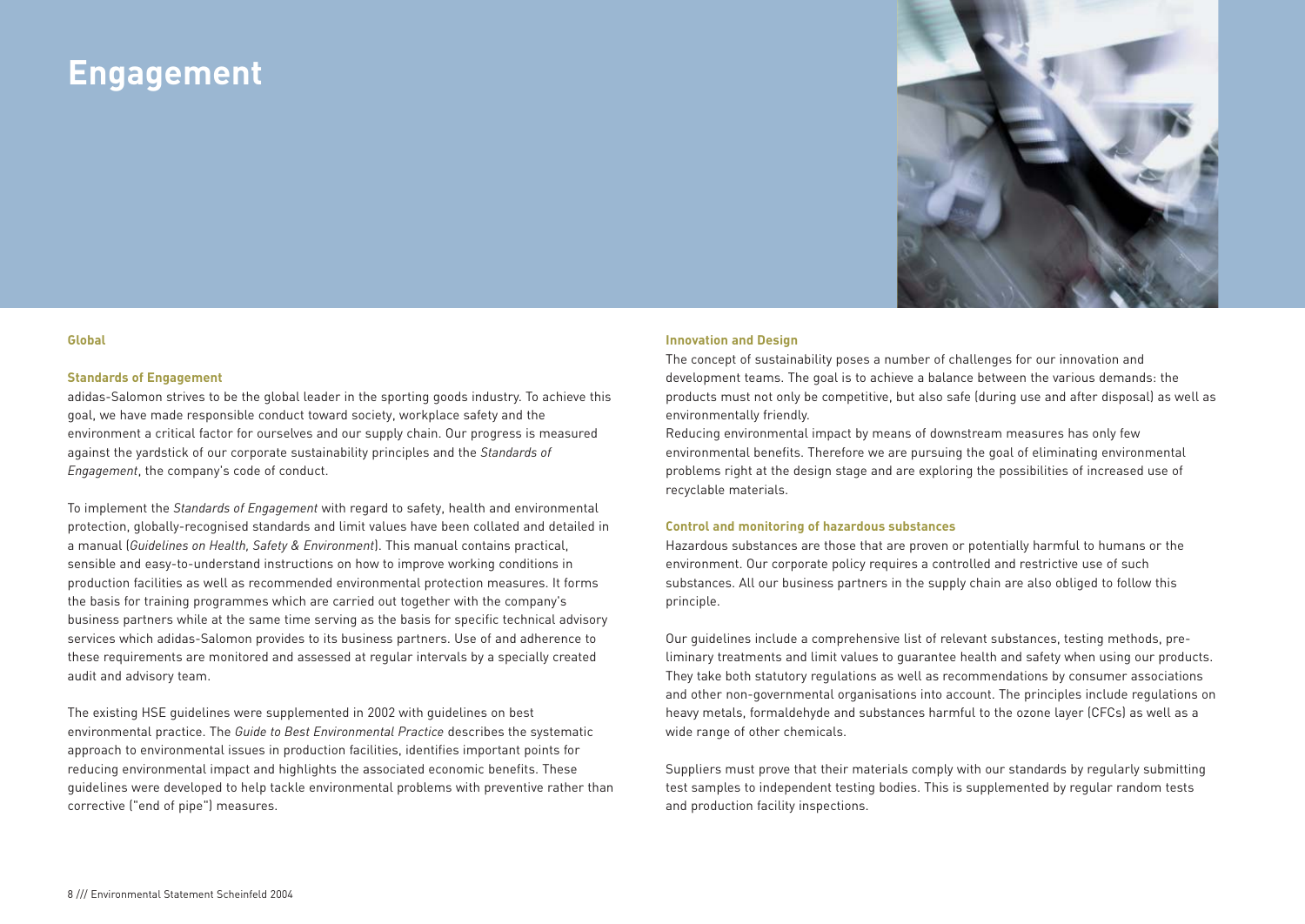

### **Material selection**

On conservation and biodiversity grounds, we do not in principle use any raw materials or skins from threatened or endangered species. We do not use materials from species on the International Union for Conservation of Nature and Natural Resources (IUCN) red list.

### **Avoidance of PVC**

PVC is primarily used as a synthetic material for shoes and sports footwear, but is also used in functional sports equipment such as ski boots. Further to consulting with stakeholders and studies on the environmental impact of PVC, we decided in 2000 to avoid using PVC to the greatest extent possible. This company-wide directive has been implemented in full at Scheinfeld.

### **Packaging materials**

Global sales and procurement require well-packaged products which can be transported over great distances and must withstand high relative humidity and extreme fluctuations in temperature. The volume and dimensions of our product packaging undergo regular checks and optimisation, and we always strive to use environmentally-friendly packaging materials such as recycled paper.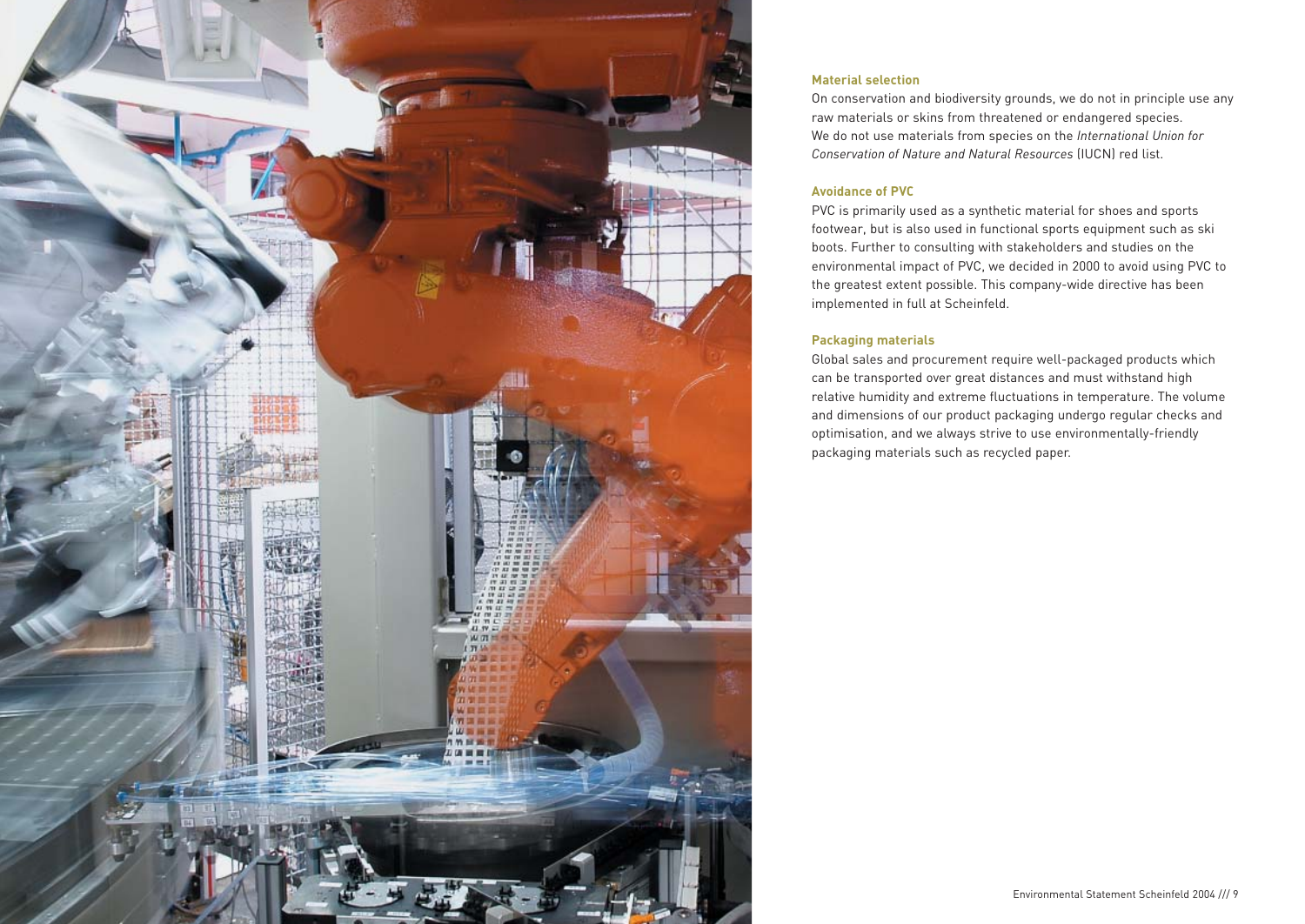#### **Environmental activities in Scheinfeld**

Improving protective environmental practices in our operations is an ongoing effort and we consider it important to include our employees in this process and to keep them informed.

#### **Input materials**

Collaborating with adhesive suppliers and machine manufacturers, we are working continuously to replace adhesives that contain solvents. While no satisfactory solutions have yet been found for some process steps, for others, for example cementing insoles, hot-melt adhesive procedures have recently been successfully implemented. We are currently exploring new technologies such as emulsion adhesives, which would further reduce the emissions of solvents substantially when used in mass production.

If the use of solvents cannot be avoided, we always attempt to find less volatile substitutes. This reduces the impact on the environment and at the same time improves working conditions for our employees.

#### **Noise emissions**

We always consider the possible noise impact when new systems and machines are installed. In addition, a form of individually adjustable and controllable ear protection, known as variphone otoplastic, is provided to employees in noisy work areas. These otoplastics can be individually adjusted in accordance with noise levels.

As defined in the local authorities´ land development plan, the site is situated in a mixed residential and commercial area. Statutory limits for noise emissions are adhered to; there are no complaints from the surrounding neighbourhood.

#### **Waste management**

We always strive to separate and recycle unavoidable waste. With the exception of special circumstances, for example when waste from exhibitions is disposed of at our site, we try to maintain our current level and introduce improvements to our waste management system wherever possible.

#### **Energy concept**

A wide variety of measures have been implemented based on a comprehensive energy concept with integrated consideration of the various areas in which energy in various forms is used. By creating an integrated heating system, we have been able to minimise delivery losses especially at transition times. During this period, only the very minimum of gas heating is required to provide heat to the entire site.

#### **Ball production**

The launch of the new innovative ball technology that was actively developed with an Asian supplier and used for the first time at the 2004 European Football Championships in Portugal signals the end of ball production at Scheinfeld.

The completely new product design afforded by this technology enables a series of specially developed production machines to be used, allowing high-end footballs to be produced in a quality never before achieved while almost completely eliminating the various traditional manual production steps.

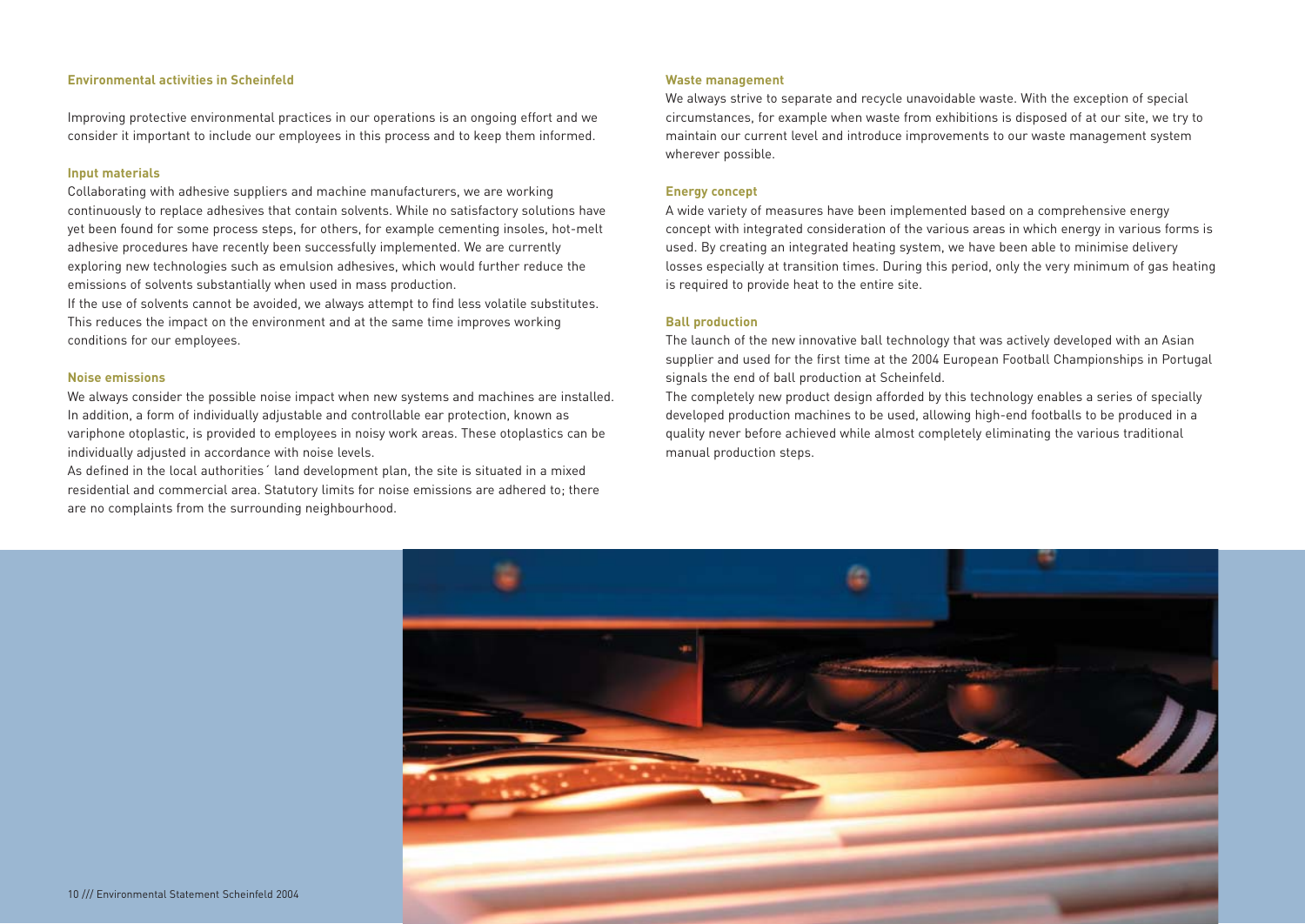

#### **Test centre**

Established in 1997 as the company's own testing institute, the test centre comprises three areas:

- the materials laboratory
- the ball and accessories laboratory
- the biomechanics laboratory

The primary responsibility of the materials laboratory is quality assurance in sports footwear, balls and accessories. The materials laboratory in Scheinfeld uses both physical as well as chemical methods to test materials. Testing is carried out in accordance with the German DIN standards in addition to other international standards such as the American ASTM standard. The laboratory is technically equipped so as to permit examination of materials based on human and environmental parameters among others.

The materials laboratory moreover performs analyses on product materials which are to be used as alternatives to PVC. General avoidance of PVC materials in products is an important aspect of the company's materials strategy. The ball and accessories laboratory is essentially responsible for developing and researching materials for all types of balls as well as protective and performance accessories such as shin guards and goalkeepers' gloves. The biomechanics laboratory, known as the Biolab for short, is part of the "adidas innovation team" (a.i.t): the department which works on medium- and long-term product and technological innovations in footwear, apparel and hardware.

#### **Training centre**

The Global Training Centre is part of the "Personnel and Management/Emerging Employees" team under the auspices of Human Resources (HR). It is a training, conference and exhibition



centre with approximately 2000  $m^2$  of floor space offering rooms, facilities and equipment for training, education and conferences of all kinds. Virtually all the sessions in the adidas-Salomon seminar programme are held here.

The HR Global Training Centre also supports participants in the BISS programme (berufsintegrierte Studiengang, "Schuhtechnik" – Vocational footwear technology course). Seminars and training sessions on the subjects "Global Environment Protection" and "Environmental and Social Responsibility Within the Supply Chain" form a fixed element of the syllabus for the trainees. These subjects are taught to trainees in the form of lectures and practical workshops.

#### **Safety at work**

A high standard of health and safety in the workplace has continued in our footwear production since our modern work safety management was awarded first prize by the *Textilund Bekleidungsberufsgenossenschaft* (Textile and Clothing Trade Association) in 2000. In 2003, for example, only two minor occupational accidents were reported among a workforce of 121. Since the year 2000, further precautionary measures have been developed and implemented by means of regularly checking for potential dangers to health and safety in production-related working areas.

#### **Private vehicle traffic**

As in previous years, we provide company minibuses for our employees in order to reduce private commutes and to avoid accidents on the way to work. The continuation of this service saves over 500,000 kilometres on the road annually, as well as avoiding the emissions and environmental impact which would have resulted.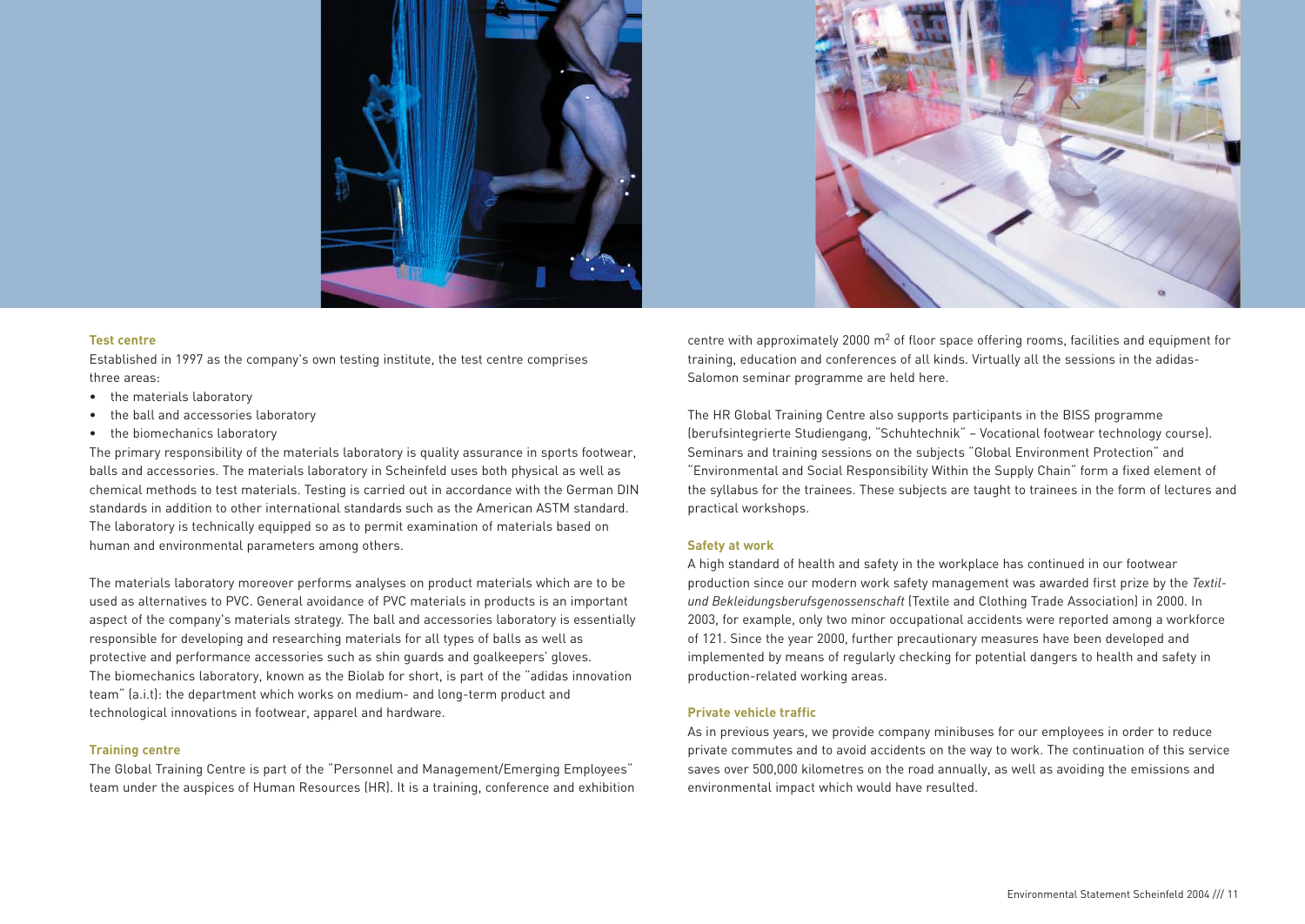# **Environmental policy of the Global Technology Centre**

#### **Principles of sustainability**

The adidas-Salomon principles of sustainability which apply to all operations worldwide serve as a yardstick for assessing our own progress in the areas of social and environmental responsibility. They have been adopted as the governing environmental policy at the Scheinfeld site.

#### **Statutory requirements**

We comply with social and environmental laws, directives and guidelines while continually improving upon our own contribution to a sustainable society.

#### **Management**

We aim to:

- analyse and assess the social and environmental impact of our products, technologies and procedures already at the design and development stages,
- establish clear objectives, formulate a plan of action and monitor our progress,
- •publish the relevant results.

#### **Relationships with suppliers and customers**

We expect the activities of our suppliers to be compatible with our Standards of Engagement. We work in partnership with them to improve their own workplace conditions. We encourage our business partners to take a proactive stance on the social and environmental impact of their own activities.

#### **Support**

We support social and environmental projects and develop partnerships with businesses and organisations whose direct and indirect output contributes to a sustainable society.

#### **Dialogue with our stakeholders\***

We place great value on communicating with all stakeholders in an atmosphere of mutual trust and respect. We provide them with appropriate information relating to the social and environmental performance of our group on a regular basis.

\* Interest groups e.g. employees, neighbours, suppliers, organisations, customers, banks, insurance companies, shareholders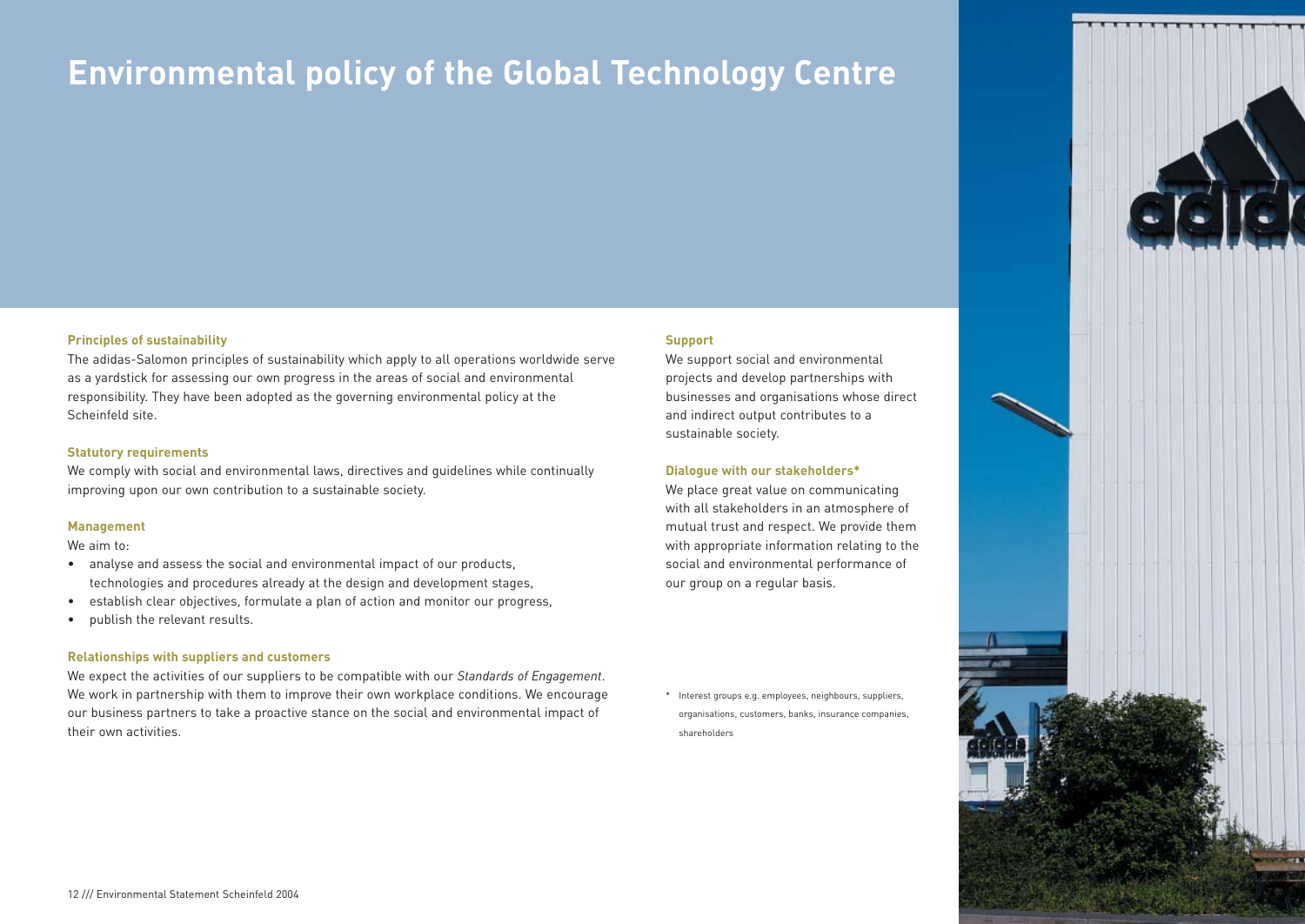### **The Environmental Management System**

Production and other activities at the Scheinfeld site have been continually adapted to the demands of contemporary environmental protection since 1998.

An efficient integrated Environmental and Quality Management System facilitates systematic development of industrial environmental protection, since the operational activities at the Scheinfeld site naturally also have an impact on the environment. Measures are organised, co-ordinated and monitored based on the Environmental Management System to ensure that they reduce the direct environmental impact.

A well-structured environmental management system ensures adherence to continually changing (and increasing) statutory requirements.

With the support of adidas-Salomon Social and Environmental Affairs, industrial environmental protection at the site is implemented by the senior management representative, the Environmental Delegate and the environmental representatives from all the relevant sectors. Environmental objectives and programmes are established by the site manager in cooperation with the Environmental Delegate and the members of the Eco Audit Team, and their implementation is tracked on an ongoing basis.

The manner in which the Environmental Management System is organised has clearly proven itself in the six years of its existence. Regular training sessions and open discussions have had the effect of anchoring environmental awareness at all levels of the workforce.

Regular in-house environmental operational checks firstly ensure that the effectiveness of the management system is permanently monitored and, secondly, documents the functionality of the environmental programmes defined. Adherence to statutory requirements is checked regularly and validated through the ongoing support provided by the external INTECHNICA adviser.

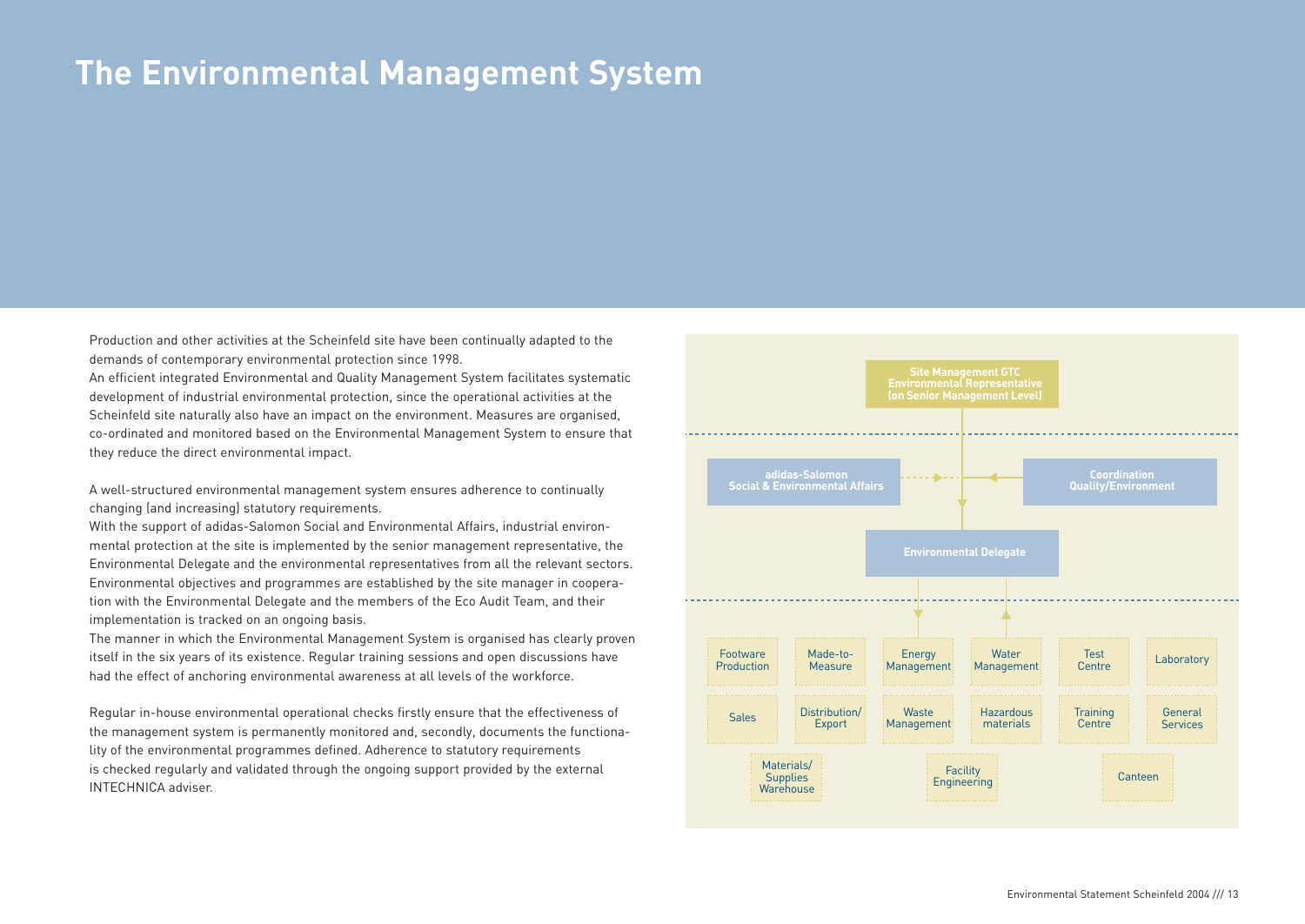### **Environmental impact**

A selected model of football shoes was used to collect a great deal of data and information to initially establish the cumulative environmental impact "from cradle to grave". In addition to production in Scheinfeld, this includes the manufacture of materials and semi-finished products as well as transport along the supplies chain and sales logistics.

Apart from the purely product/production-related factors, observing the life cycle shows that development and design also have a significant influence on a product's environmental impact. The selection of materials or bonding technologies to use also determines the subsequent direct and indirect environmental impact.

#### **Products**

The continuous development of industrial environmental protection leads to a heightened awareness of the life cycle of our products. The critical aspect for continuous improvement is not just noting the direct environmental impact at the production site, which we can influence, but the inclusion of processes up- and downstream within the product life cycle. The Integrated Product Policy (IPP) approach is regarded as an aid to assessing the environmental impact of the product as a whole. In addition to scrutinising the life cycle, the

IPP method follows fundamental principles such as marketability, involvement of public interest groups as well as continuous improvement.

At the Scheinfeld site, the company has been heavily involved during the past few years with an approach geared to the life cycle as part of a pilot project on IPP subsidised by the Bavarian Ministry for the Environment, Health and Consumer Protection.

The initiative, conducted in conjunction with INTECHNICA environmental advisers, covers all phases of the product life cycle from the promoting of natural materials to recycling and/or disposal.

The project aims are:

- developing methods, instruments and systems to record and disseminate key figures which can be used to assess the environmental impact of products
- • setting up information systems to improve communication between the supply and sales chains
- • developing and selling a product that is not only as environmentally friendly as possible but is also competitive in terms of functionality, quality and price.

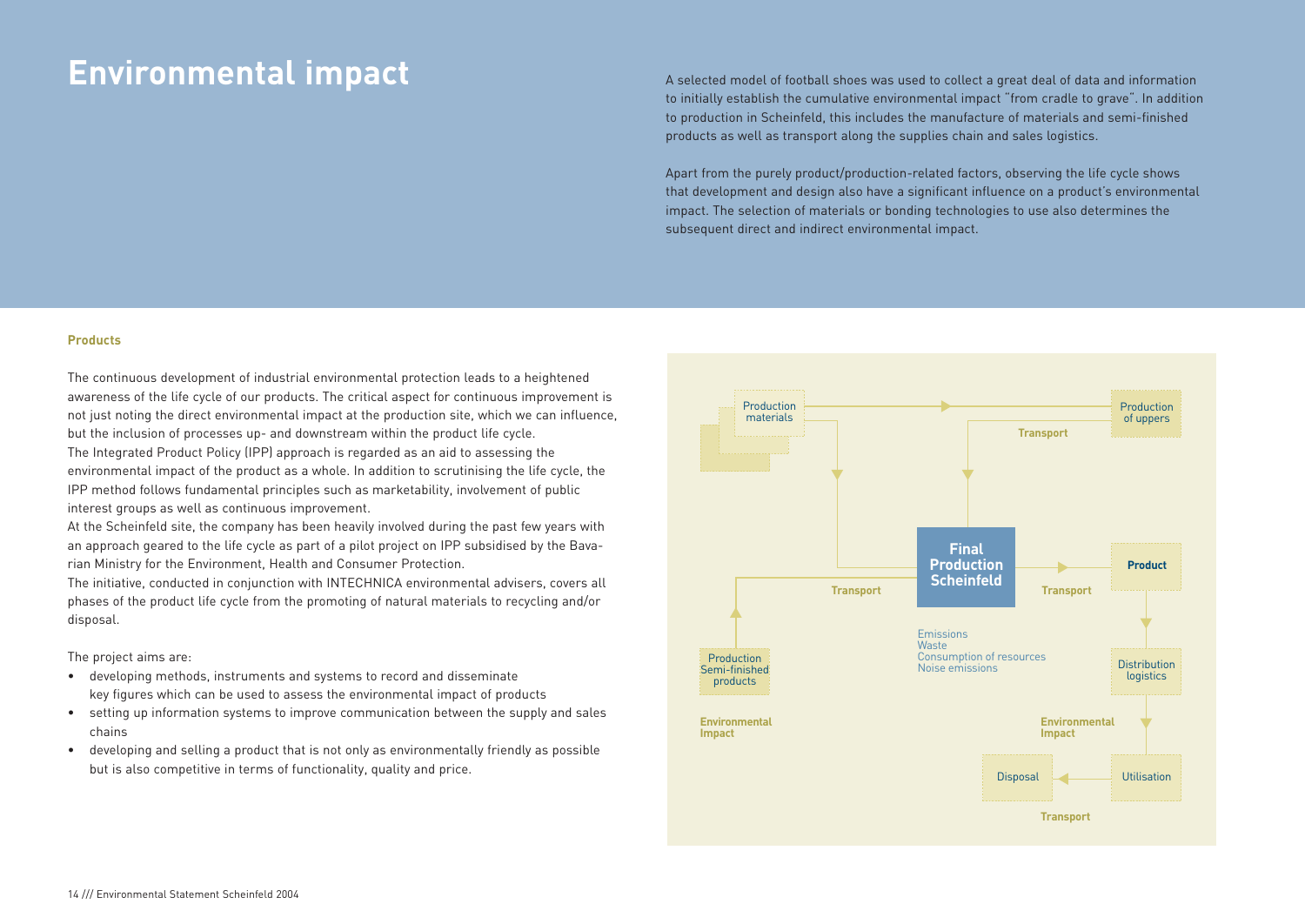#### **Eco audit of life cycle**

All the production processes, sales logistics and disposal as regards input and output of resources and energy had to be established over the full product life before drafting a product audit and establishing the cumulative environmental impact.

This called for the support of all the materials and components suppliers. A detailed questionnaire was used to record all the essential process steps within defined audit limits, representing 94.5% by weight of the footwear model at issue.

Appropriate auditing software was used to calculate the environmental "baggage" of the product in question. The module library supplied in the software, which can calculate the cumulative environmental impact of standardised processes, made it easier to draw up a product audit.

The audit looked at, for example, the components contributing heavily to the cumulative environmental impact: uppers with synthetic leather upper material and other components, the bottom of the sole plus other components and the two production steps involved in manufacturing uppers and in finishing.

The audit tool can thus be used in many ways to establish potential improvements. It can, and in the future will be used as an additional decision-making aid in the case of questions such as:

- use of more environmentally-friendly (e.g. biodegradable) materials;
- use of more resource-saving (e.g. recyclable) materials together with the appropriate concepts.

The data and knowledge acquired provide a further basis for making decisions, revealing potential product-related as well as site-related improvements and deriving environmental objectives therefrom. General integration into existing innovation and development platforms is currently being tested.

#### Production of Copa Mundial



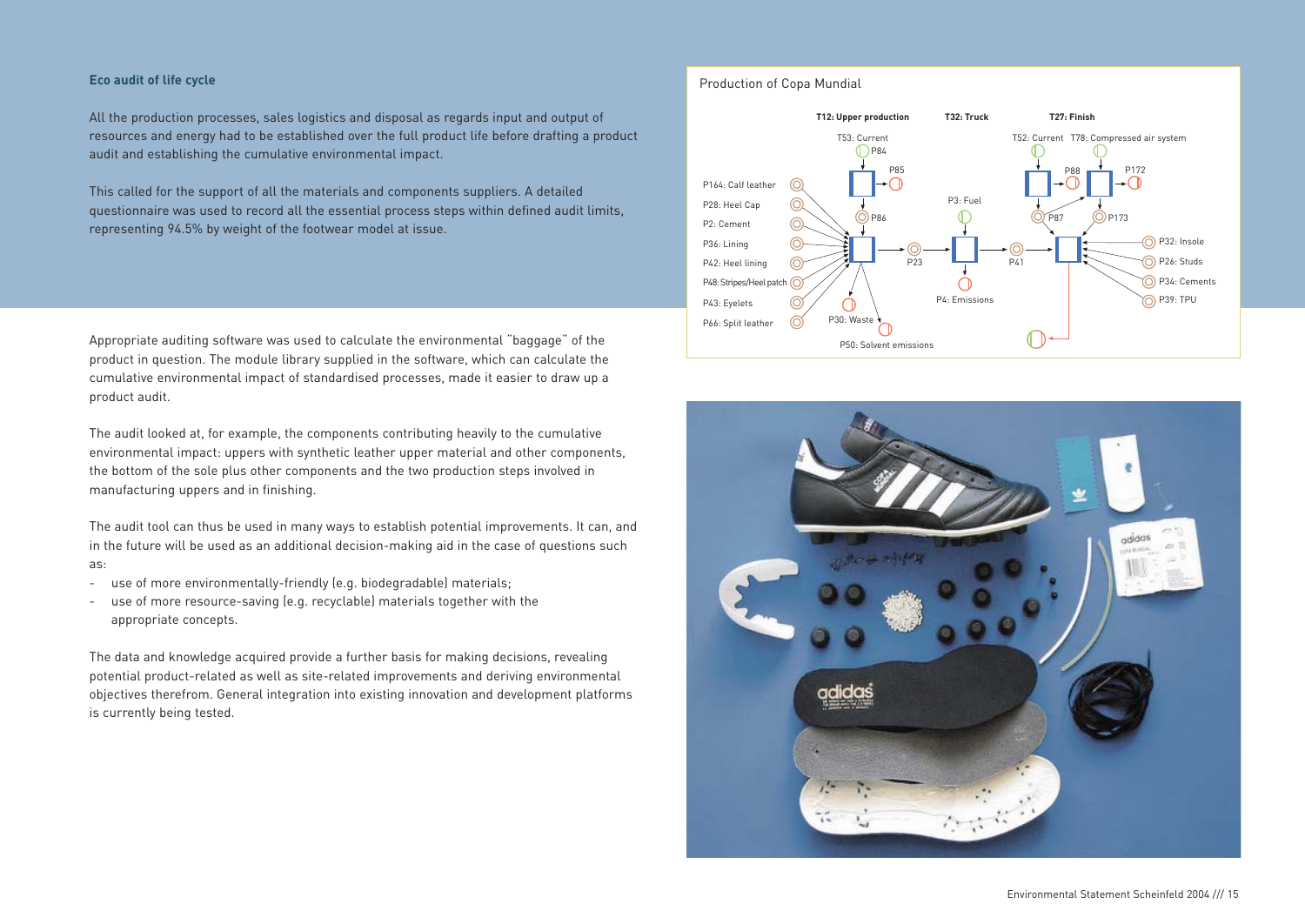### **Production of sports footwear and relevant environmental impact**



| <b>Site data and facts</b>                   | 2000                     | 2001                                      | 2002                        | 2003                     |
|----------------------------------------------|--------------------------|-------------------------------------------|-----------------------------|--------------------------|
| <b>Materials used in footwear production</b> |                          |                                           |                             |                          |
| Raw materials, shoe production               |                          |                                           |                             |                          |
| Leather and textile materials                | $209.722 \text{ m}^2$    | $208.673 \text{ m}^2$                     | 217.383 $m2$                | $215.426$ m <sup>2</sup> |
| <b>Granulated PU</b>                         | 66,0t                    | 78,0 t                                    | 88,0t                       | 75.6 t                   |
| Leather dyes                                 | 448,0 kg                 | 445,0 kg                                  | 463,5 kg                    | 459,0 kg                 |
| Semi-finished products                       | 120,2 t                  | 119.5t                                    | 124.5t                      | 123,3t                   |
| Miscellaneous small items                    | 13.7t                    | 13.2 t                                    | 13,7t                       | 13,5t                    |
| Shoeboxes and outcartons                     | 128,7t                   | 128,0t                                    | 133,3t                      | 132,0t                   |
| Labels & adhesive tape                       | 1.6t                     | $1,6$ t                                   | $1,66$ t                    | $1,64$ t                 |
| <b>Ancillary materials and supplies</b>      |                          |                                           |                             |                          |
| Adhesives, thinners & solvents               | 53,0 t                   | 38,5t                                     | 31,7t                       | 30,8t                    |
| <b>Shoes produced in pairs</b>               | 547.635                  | 545.217                                   | 576.970                     | 562.349                  |
| <b>Materials used in ball production</b>     |                          |                                           |                             |                          |
| Raw materials, ball production               |                          |                                           |                             |                          |
| Sheet materials                              | 142.326 m <sup>2</sup>   | 145.030 m <sup>2</sup>                    | 170.787 $m2$                | $142.600 \text{ m}^2$    |
| Latex adhesives                              | 26.7t                    | 10.5t                                     | 2,8t                        | 2.3t                     |
| Screen printing dyes                         | 150,0 kg                 | 152,8 kg                                  | 180,0 kg                    | 151,0 kg                 |
| Packaging materials                          | $27,9$ t                 | 28,4t                                     | 33,5t                       | 27,9t                    |
| <b>Ancillary materials and supplies</b>      |                          |                                           |                             |                          |
| Solvents                                     | 32,3t                    | 33,0t                                     | 39,0t                       | 32,5t                    |
| <b>Balls produced in units</b>               | 132.993                  | 135.556                                   | 159.626                     | 133.194                  |
|                                              |                          |                                           |                             |                          |
| <b>Drinking water consumption</b>            |                          |                                           |                             |                          |
| <b>Sanitation purposes</b>                   | $2.591 \text{ m}^3$      | $2.157 \text{ m}^3$                       | 2.185 $m3$                  | 2.125 $m3$               |
| Sprinkler checks                             | $19 \text{ m}^3$         | $42 \text{ m}^3$                          | $10 \text{ m}^3$            | 41 $m3$                  |
| <b>Total consumption</b>                     | $2.610 \text{ m}^3$      | $2.199 \text{ m}^3$                       | $2.195 \text{ m}^3$         | $2.125 \text{ m}^3$      |
|                                              |                          |                                           |                             |                          |
| <b>Energy consumption</b>                    |                          |                                           |                             |                          |
| Electricity                                  |                          | 1.564.528 kWh 1.527.897 kWh 1.605.022 kWh |                             | 1.574.118 kWh            |
| Natural gas                                  | 4.079.256 kWh            |                                           | 3.483.960 kWh 3.224.480 kWh | 3.720.923 kWh            |
| Fuel oil                                     | 448.115 kWh              | 739.587 kWh                               | 282.550 kWh                 | 405.484 kWh              |
| <b>Total consumption</b>                     |                          | 6.091.899 kWh 5.751.444 kWh 5.112.052 kWh |                             | 5.700.525 kWh            |
| <b>Waste</b>                                 |                          |                                           |                             |                          |
| For recycling                                |                          |                                           |                             |                          |
| Paper & cardboard packaging                  | 115,6t                   | 131,3t                                    | 121,7t                      | 127,6t                   |
| <b>Films</b>                                 | 6.7t                     | $5,6$ t                                   | 7.18t                       |                          |
| Wood                                         | $8,6$ t                  | 2.1t                                      | 3.5t                        | 5.5t                     |
| Green waste                                  | $7 \text{ m}^3$          | 7 m <sup>3</sup>                          | $7 \text{ m}^3$             | $7 \text{ m}^3$          |
| Fluorescent lamps, in units*                 | 710 Stck.                | 300 Stck.                                 | 621 Stck.                   |                          |
| Used solvents, adhesive residue*             | $\overline{\phantom{a}}$ | 0.42t                                     | $1,58$ t                    | 1,58t                    |
| Waste for thermal recovery                   | $82,0$ t                 | 30,42 t                                   | 73,90 t                     | 64,6t                    |
| <b>For disposal</b>                          |                          |                                           |                             |                          |
| Industrial waste                             | 29,2 t                   | 23.9t                                     | 5.0t                        | 4.8t                     |
| Biowaste, food leftovers                     | $16,0$ t                 | $18,0$ t                                  | $16,0$ t                    | 15,2 t                   |
| Grease separator contents                    | $2,0$ t                  | $2,0$ t                                   | $2,0$ t                     | $2,0$ t                  |
| Used solvents, adhesive residue*             | $1,78$ t                 | $1,56$ t                                  | $0,82$ t                    |                          |

Obsolete varnishes and paints\*  $0,11$  t  $1,51$  t  $0,12$  t  $-$ Supplies containing solvents, solid\* 3,31 t 3,89 t 3,13 t 3,13 t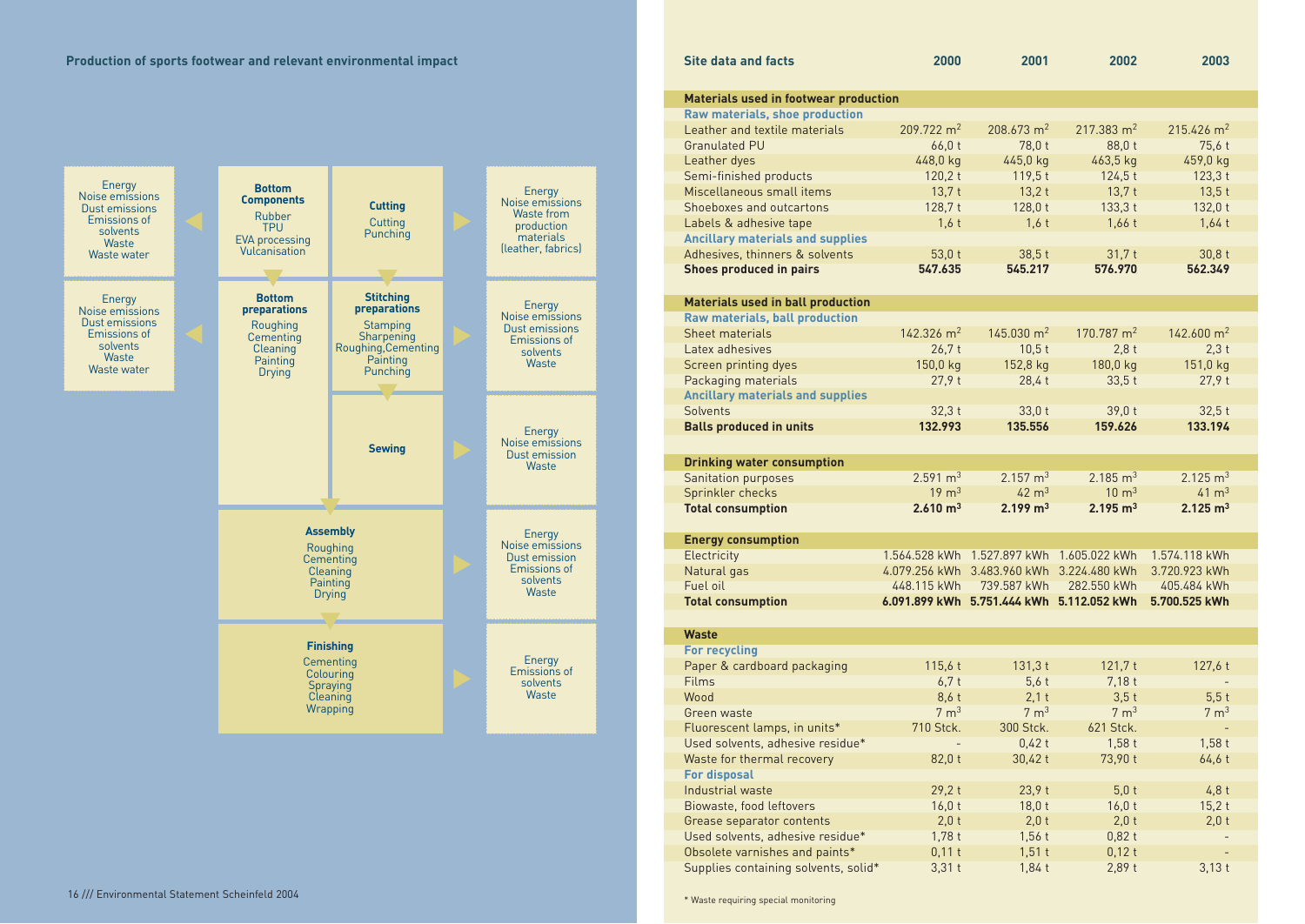





#### **Waste/waste water**

Our low in-house water consumption fell by 18.6% to 2,125m<sup>3</sup> compared to the year 2000. Since no water is used in production, this relates solely to consumption for sanitation purposes. We aim to maintain this figure and to continue to motivate our employees to save water.

#### **Energy**

Overall energy consumption during the 2000 – 2003 period under consideration fell by 6.4%. Whereas energy consumption for heating purposes was reduced by 8.6%, electricity consumption rose by 0.6%. This increase is due to the expanded production area in parts of the building previously used purely for storage, as well as the increase in automation. There are various reasons for this: more machines are being used in ball production for quality purposes while the consumption of compressed air has increased substantially. The change from single shift to dual shift operation has increased the basic load (lighting, ventilation, machine runtime).

If electricity, fuel oil and gas consumption are normalised to the quantities of shoes and balls produced, it becomes evident that specific electricity consumption on the site in the period under consideration has declined by more than 2.1% and the specific overall energy consumption has dropped by 8.8%. The objective from 2001, to reduce electricity consumption by 5%, has therefore not been achieved in either absolute terms or specific terms. The effective reduction of electricity consumption by 2.1% when the basic load has increased does, however, demonstrate considerable success in the attempts to reduce energy consumption. Further energy-saving objectives in heating and electricity consumption will continue to be pursued consistently.

#### **Emissions**

The use of fossil fuels for heating purposes results in emissions of other air pollutants in addition to CO<sub>2</sub>. Calculations based on consumption figures reveal the following emissions. The trend here consistently follows the increase in the consumption of fossil fuels and has already been explained in the previous section.

|          | 1996 | 1997 | 1998 | 1999 | 2000 | 2001 | 2002 | 2003 |  |
|----------|------|------|------|------|------|------|------|------|--|
| $SO2$ kg | 1803 | 1626 | 1692 | 1890 | 251  | 382  | 165  | 227  |  |
| $CO2$ t  | 997  | 899  | 936  | 1045 | 932  | 889  | 718  | 849  |  |
| $NOx$ kg | 498  | 449  | 468  | 522  | 792  | 723  | 617  | 722  |  |
| CO kg    | 959  | 865  | 900  | 1005 | 1009 | 951  | 780  | 920  |  |
| Staub kg | 7.7  | 6,9  | 7,2  | 8,0  | 1,3  | 1,8  | 0,9  | 1,2  |  |
| NMVOC kg | 153  | 138  | 144  | 160  | 58   | 64   | 43   | 53   |  |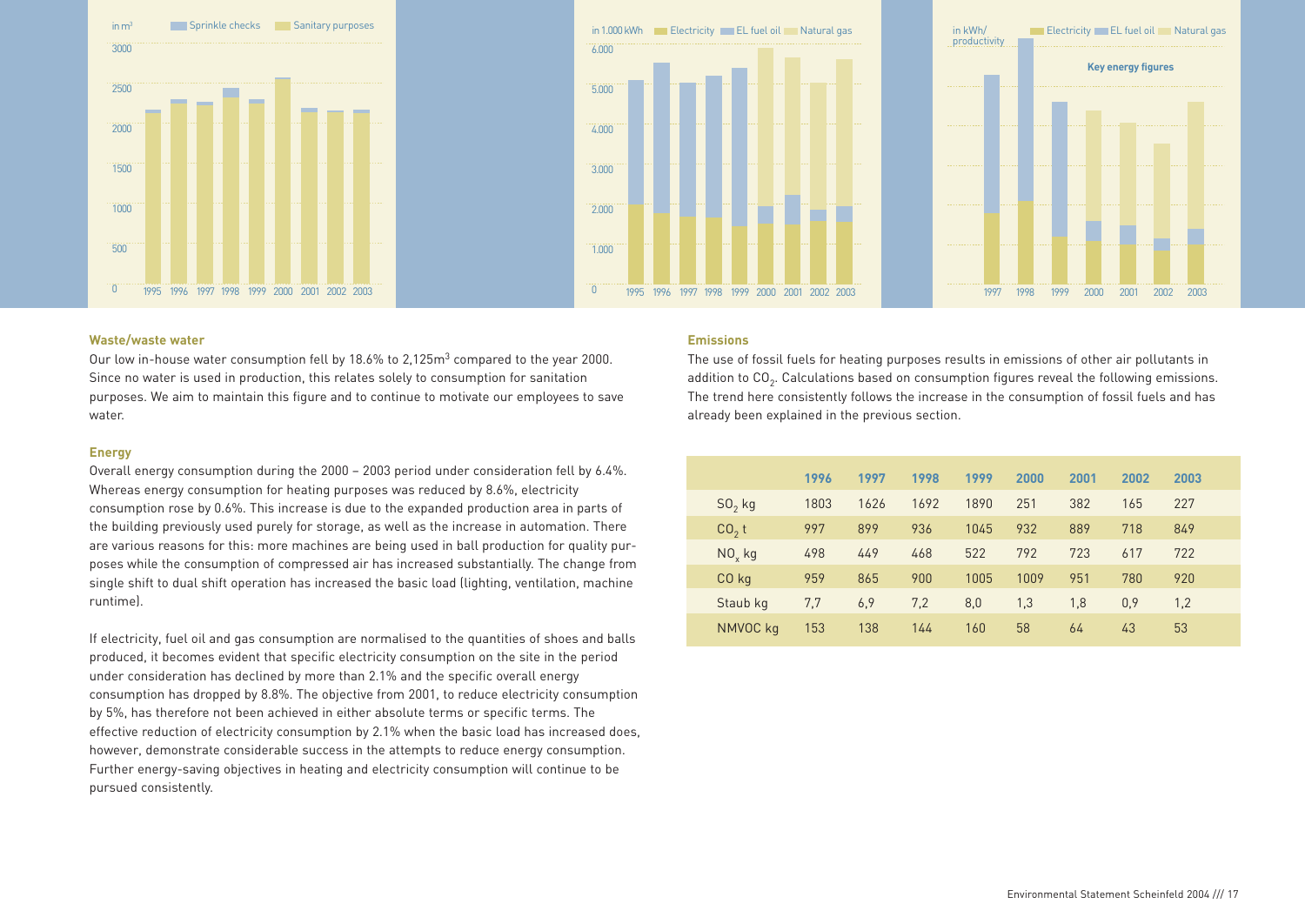

#### 2000 2001 2002 2003 in grams/pairs  $\theta$ 10 20  $\frac{1}{30}$ 40  $\overline{50}$ 60 70 **Emission of solvents by shoe type** Other solvents/ Other shoes Copa solvents/ Copa shoes Total solvents/ Total shoes

#### **Emissions of organic solvents**

Solvent-based adhesives and pure solvents are used in shoe production. The volatile matter is released into the environment through extraction. Total emissions of organic solvents for the year 2003 amounted to 17,362 kg.

The limit value of the VOC Guideline and the 31st provision of the Federal Immission Control Act to be reached by the year 2007 is 25 g per pair of shoes. We did not meet our target of reducing diffuse solvent emissions to 25 g/pair of shoes by the year 2003, the current value for that year being just under 31 g/pair of shoes. The specific solvent consumption was therefore significantly reduced compared to 2000.

Yet if we look more closely at the consumption of solvents containing ancillary materials and supplies in shoe production, we can see why our many efforts in the mass production of the "Copa Mundial" football boot model are only slowly beginning to have an effect. The production of custom-made models and very low-volume runs makes it difficult to switch over to water-soluble adhesives or the hot-melt procedure. Furthermore, the sole structure of custom-made models in particular can be very complex, requiring multiple cementing compared to the "Copa Mundial" football boot. The changeover to alternative adhesives has already been implemented at many stages in the production of this product and further attempts in this direction will continue to be made. A product-related breakdown (excluding solvents containing waste and those used for cleaning) returns the following solvent emissions for 2003:

> Copa Mundial: 8.2 g solvent/pair of shoes Other models: 66.5 g solvent/pair of shoes Average: 30.8 g solvent/pair of shoes

The global adidas objective of 20 g solvent per pair of shoes has also been adopted as a new objective for the Scheinfeld site.

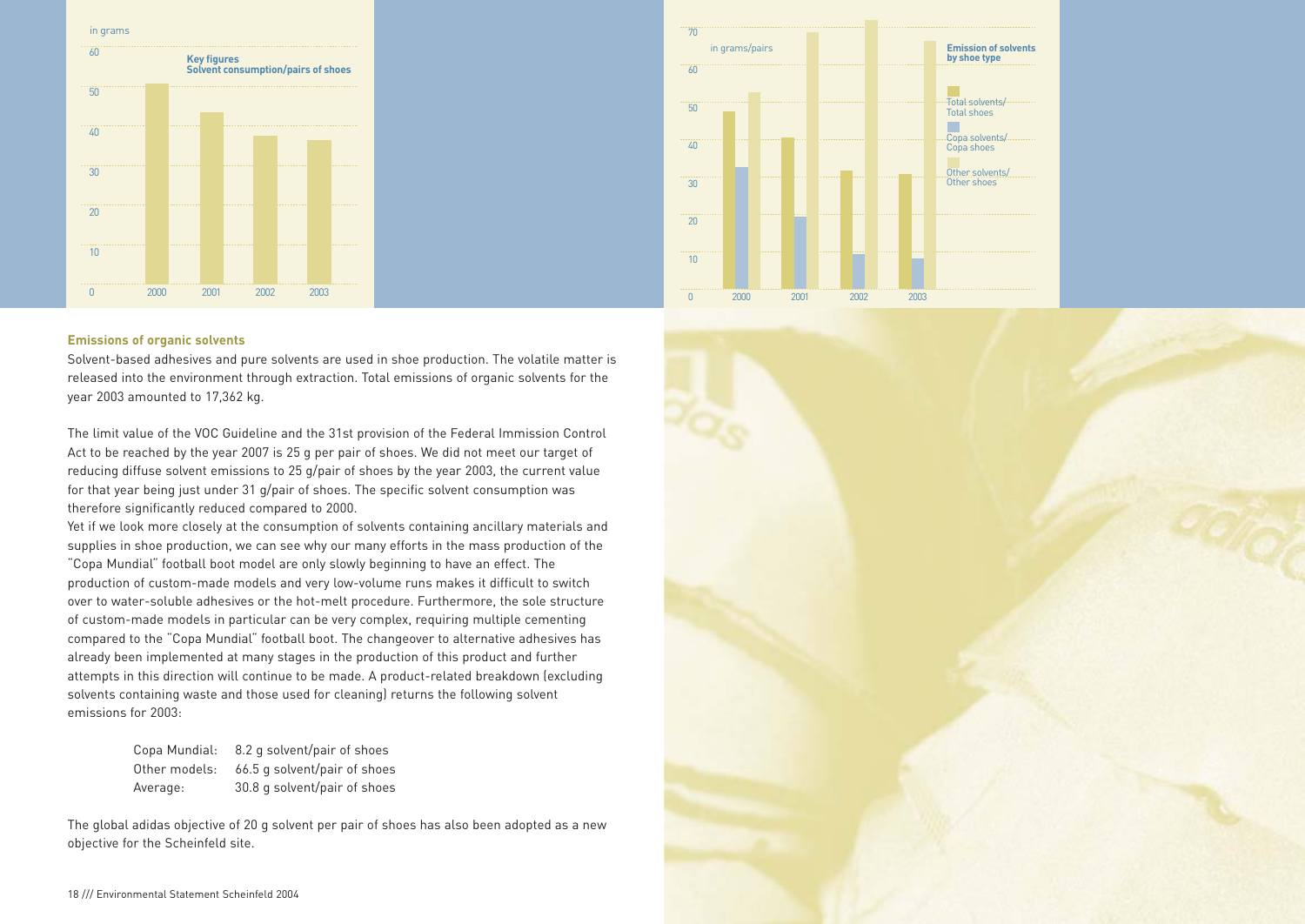





#### **Waste**

The measures from the 2001 environmental programme have been implemented. The total quantity of waste fell by 11.7% compared to 2000.

The impact of the waste management concept with improved separation of waste materials, avoiding waste in the first place and recycling, e.g. of cardboard packaging for transport purposes, is having a clear effect. The objective of reducing the amount of waste to be disposed of by 10% has been comfortably exceeded. The recycling ratio, i.e. the amount of waste that is recycled expressed as a proportion of total waste, rose by 11.7% between 2000 and 2003 to 88%. This is particularly impressive because waste from other sites/activities (e.g. exhibitions) is also disposed of at the site. However, since these production-related quantities cannot be recorded individually, a more detailed assessment is not possible. In principle, we aim to at least maintain the current level and are therefore continuing to pursue measures to improve waste management at the site.

The majority of the waste generated which requires special monitoring consists of solventcontaminated rags which are disposed of properly. If we look at the figures for solventcontaminated supplies compared to the adhesives and solvents used, we can see that there has again been an upward trend over the past two years as the above graph illustrates. Our objective is to return to the 2001 level.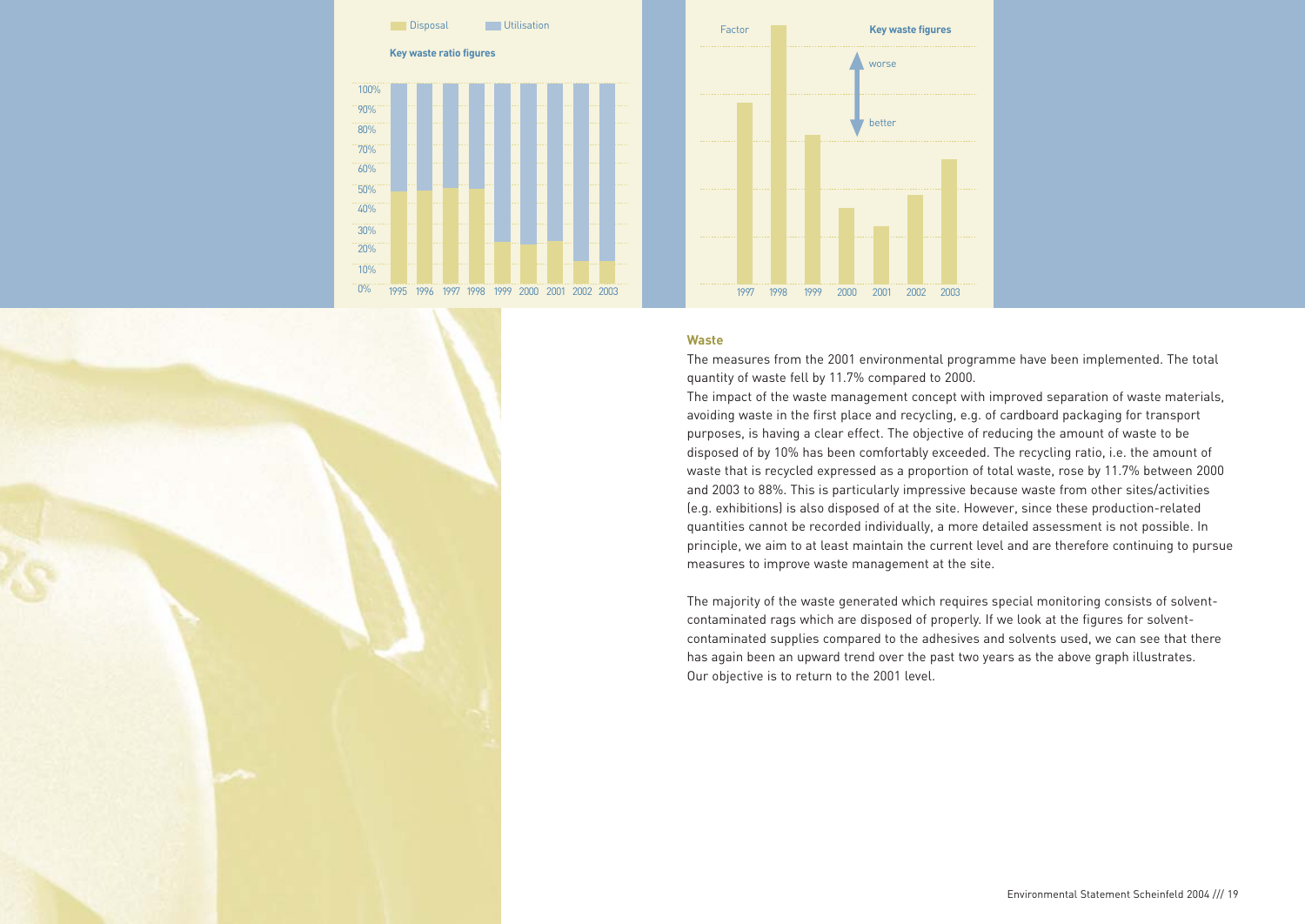# **Environmental Programme – Objectives and Measures 2004**

A number of past measures have contributed to the continuous improvements in industrial environmental protection at Scheinfeld. Additional activities are planned for the coming years. These are oriented toward our environmental policy, the global objectives of adidas-Salomon as well as Scheinfeld-specific factors. The responsibilities and resources which become necessary in this regard are determined internally.

| <b>Objectives</b>                                          | <b>Measures</b>                                                                                                                                                                                                                                                                                                                                      | <b>Date</b>         | <b>Objectives</b>                                          | <b>Measures</b>                                                                                        | <b>Date</b>         |
|------------------------------------------------------------|------------------------------------------------------------------------------------------------------------------------------------------------------------------------------------------------------------------------------------------------------------------------------------------------------------------------------------------------------|---------------------|------------------------------------------------------------|--------------------------------------------------------------------------------------------------------|---------------------|
|                                                            |                                                                                                                                                                                                                                                                                                                                                      |                     |                                                            |                                                                                                        |                     |
| <b>Energy management</b>                                   | Establish active, controlled use of the waste heat<br>from the compressors by changing Hall 3 usage<br>accordingly<br>Give preference to more environmentally-friendly<br>alternatives when installing new room heating<br>systems, e.g. direct heating<br>Concept and feasibility calculation on installing two<br>separate compressed air networks | As<br>required      | <b>Input materials</b>                                     | Continue tests and studies on the use of more<br>environmentally-friendly substances in the production | Ongoing             |
| Reduce electricity<br>consumption<br>by $5%$<br>Reduce use |                                                                                                                                                                                                                                                                                                                                                      | As<br>required      | Use environmentally-<br>friendly raw materials             | process (e.g. water-soluble adhesives, hot-melt<br>adhesives<br>Use emulsion adhesives                 | 1st Quarter<br>2005 |
| of fossil fuels                                            |                                                                                                                                                                                                                                                                                                                                                      |                     | <b>Waste management</b>                                    | Improve waste separation in the test centre through                                                    | 1st Quarter<br>2005 |
|                                                            |                                                                                                                                                                                                                                                                                                                                                      | 1st Quarter<br>2005 | Stabilisation at<br>the 2004 level                         | information and training and by providing new<br>containers                                            |                     |
|                                                            | Analyse existing machines/systems with a view to<br>possible early or interim decommissioning                                                                                                                                                                                                                                                        | 4th Quarter<br>2004 |                                                            | Commission a new box-folding machine with lower<br>rejection rate                                      | 4th Quarter<br>2004 |
|                                                            | Commission a new, more efficient box-folding<br>machine                                                                                                                                                                                                                                                                                              | 4th Quarter<br>2004 | Reduce solvent-<br>contaminated waste<br>to the 2001 level | Further integration of the external cleaning company<br>into site requirements                         | Ongoing             |
|                                                            | Intensive training and information for relevant<br>employees through regular instruction                                                                                                                                                                                                                                                             | Ongoing             |                                                            | Train and motivate employees with regard to the use<br>of cleaning agents                              | Ongoing             |
|                                                            |                                                                                                                                                                                                                                                                                                                                                      |                     |                                                            | Optimise the use of cleaning agents                                                                    | 2nd Quarter<br>2005 |
| <b>Emissions</b>                                           | Create an annual statement on solvent quantities                                                                                                                                                                                                                                                                                                     | 1st Quarter         |                                                            |                                                                                                        |                     |
| Reduce diffuse                                             |                                                                                                                                                                                                                                                                                                                                                      | following<br>year   |                                                            |                                                                                                        |                     |
| solvent emissions<br>to 20 g solvent/pair                  | Increase use of hot-melt technology                                                                                                                                                                                                                                                                                                                  | Ongoing             | <b>Environmental</b><br><b>Management System</b>           | Add to and update the management manual                                                                | Ongoing             |
| of shoes                                                   | Commission a new box-folding machine with lower<br>adhesive consumption                                                                                                                                                                                                                                                                              | 4th Quarter         |                                                            | Display environmentally-relevant information on notice<br>boards                                       | Ongoing             |
|                                                            |                                                                                                                                                                                                                                                                                                                                                      | 2004                |                                                            | Provide regular training on relevant environmental<br>factors as part of routine staff training        | Ongoing             |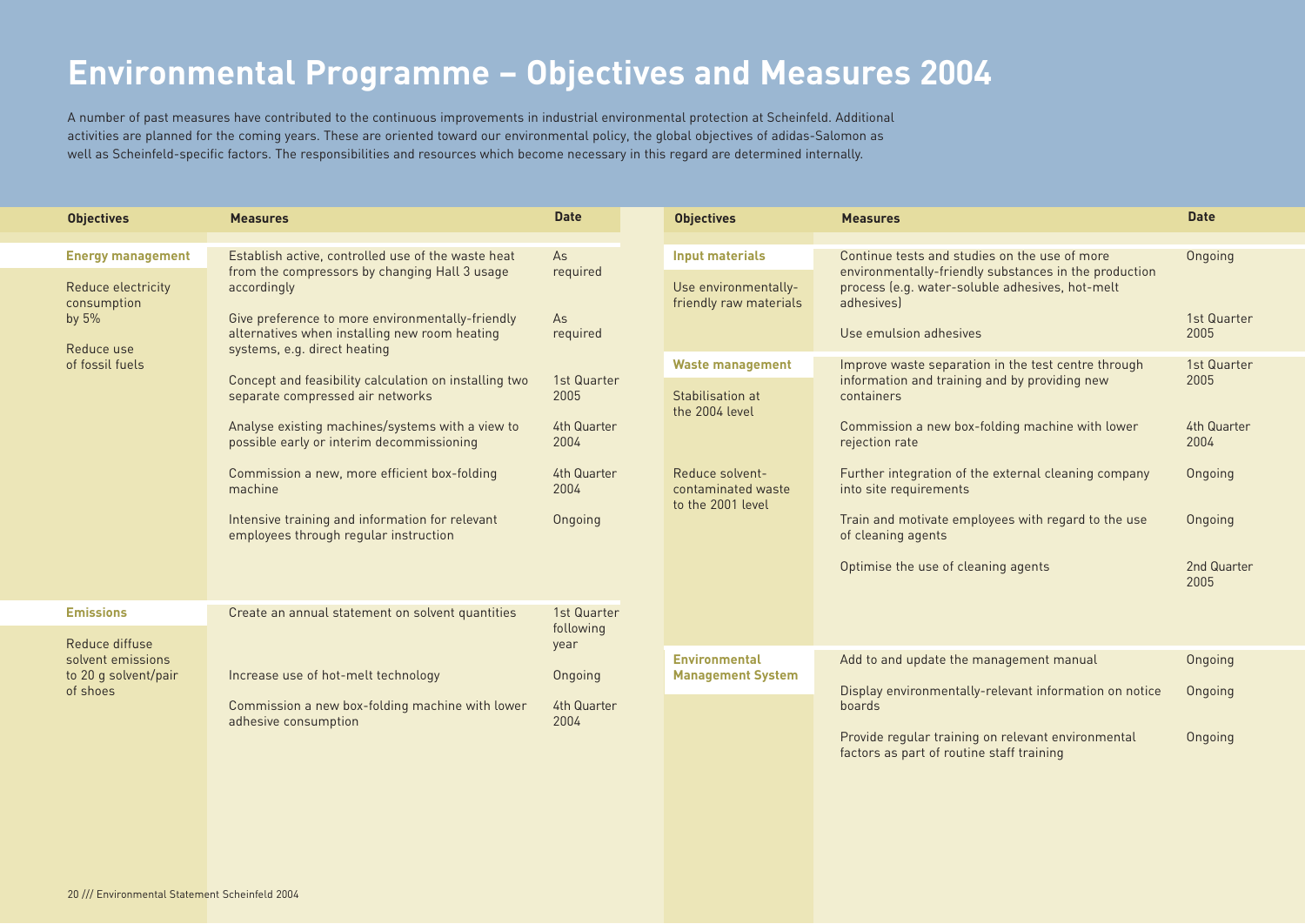# **Objectives achieved 2001 – 2003**

| <b>Objectives</b>                                                                                | <b>Measures</b>                                                                                                         | <b>Implementation</b> |
|--------------------------------------------------------------------------------------------------|-------------------------------------------------------------------------------------------------------------------------|-----------------------|
|                                                                                                  |                                                                                                                         |                       |
| <b>Energy management</b>                                                                         | Implement the lighting concept in the export warehouse                                                                  | 100%                  |
| Reduce electricity<br>consumption by 5%                                                          | Take low electricity and compressed air consumption<br>into consideration when planning operational resources           | Ongoing               |
| Reduce use of                                                                                    | Perform regular checks for leakages in the supply of<br>compressed air                                                  | Ongoing               |
| fossil fuels                                                                                     | Change laminating process in ball production so that<br>the drying process is no longer required                        | 100%                  |
|                                                                                                  | Use new injection moulding machine for PU sole<br>production                                                            | 100%                  |
|                                                                                                  | Recover heat from the compressor                                                                                        | 1]                    |
| <b>Product</b>                                                                                   | Analyse the "Copa Mundial" product, applying the                                                                        | 100%                  |
| Minimisation of a<br>football boot's<br>environmental impact<br>through all life cycle<br>stages | Integrated Product Policy (IPP) strategy                                                                                |                       |
| <b>Emissions</b>                                                                                 | Improve data gathering related to solvent consumption                                                                   | 2]                    |
| Reduce diffuse                                                                                   | involved in mass shoe production                                                                                        |                       |
| solvent emissions by<br>50% to 25 g/pair of                                                      | Utilise enclosed dispenser systems for adhesives and<br>solvent                                                         | Ongoing               |
| shoes                                                                                            | Acquire a hot-melt machine for solvent-free<br>cementing of components                                                  | 100%                  |
|                                                                                                  | Create an annual statement on solvent quantities;<br>Increase use of hot-melt technology                                | 100%                  |
| <b>Input materials</b>                                                                           | Continue tests and studies on the use of more                                                                           | Ongoing               |
| Use environmentally-<br>friendly raw materials                                                   | environmentally-friendly substances in the<br>production process (e.g. water-soluble adhesives, hot-<br>melt adhesives) |                       |
| Reduce latex                                                                                     | Use PVC-free materials                                                                                                  | 100%                  |
| consumption in ball<br>production by 20%                                                         | Change ball production processes                                                                                        | 100%                  |

| <b>Measures</b>                                                                                                                                                                                                                           | <b>Implementation</b>   | <b>Objectives</b>                                                                                            | <b>Measures</b>                                                                                                                                                                                                                                                 | Implementation                           |
|-------------------------------------------------------------------------------------------------------------------------------------------------------------------------------------------------------------------------------------------|-------------------------|--------------------------------------------------------------------------------------------------------------|-----------------------------------------------------------------------------------------------------------------------------------------------------------------------------------------------------------------------------------------------------------------|------------------------------------------|
| mplement the lighting concept in the export warehouse<br>Take low electricity and compressed air consumption<br>nto consideration when planning operational resources                                                                     | 100%<br>Ongoing         | Originator-based<br>collection of<br>environmental data                                                      | Expand data on materials purchased to include<br>environmentally-relevant aspects                                                                                                                                                                               | Ongoing                                  |
| Perform regular checks for leakages in the supply of<br>compressed air<br>Change laminating process in ball production so that<br>he drying process is no longer required<br>Jse new injection moulding machine for PU sole<br>production | Ongoing<br>100%<br>100% | <b>Waste management</b><br>Reduce the amount of<br>waste requiring<br>disposal by 10%                        | Purchase pre-fabricated fabric and upper materials for ball<br>production<br>Further segregate different waste categories                                                                                                                                       | 100%<br>100%                             |
| Recover heat from the compressor<br>Analyse the "Copa Mundial" product, applying the<br>ntegrated Product Policy (IPP) strategy                                                                                                           | 1]<br>100%              | <b>Environmental</b><br><b>Management System</b>                                                             | Add to and update the management manual<br>Display environmentally-relevant information on notice<br>boards<br>Purchase new, easy-to-read information boards<br>Provide regular training on relevant environmental factors<br>as part of routine staff training | Ongoing<br>Ongoing<br>100%<br>Ongoing    |
| mprove data gathering related to solvent consumption<br>nvolved in mass shoe production<br>Jtilise enclosed dispenser systems for adhesives and<br>solvent                                                                                | 2]<br>Ongoing           | <b>Communication</b><br>Pass on<br>environmentally-<br>relevant<br>information to<br>international suppliers | Hold seminars for international trainees on environ-<br>mentally-relevant subjects<br>Workshops with raw materials suppliers                                                                                                                                    | Annual<br>As<br>required                 |
| Acquire a hot-melt machine for solvent-free<br>cementing of components<br>Create an annual statement on solvent quantities;<br>ncrease use of hot-melt technology                                                                         | 100%<br>100%            | <b>Scheinfeld site</b><br>Reduce paved areas                                                                 | Plant greenery in front of the "Aditeria"<br>Create lawns in front of test centre area<br>Plant trees along property lines                                                                                                                                      | 100%<br>3 <sup>1</sup><br>3 <sup>1</sup> |

1) Upon completion of an appropriate study, it was found that heat recovery from the compressors is not economically viable. In agreement with the environmental verifier, this objective is no longer being pursued.

2) The merging of custom-made and mass shoe production negates workplace-related and product-related logging of solvent consumption. 3) Based on the increasing use of the site for parking and shunting, it would be judicious to leave the area in its current state. We are still working on a tree-planting agenda.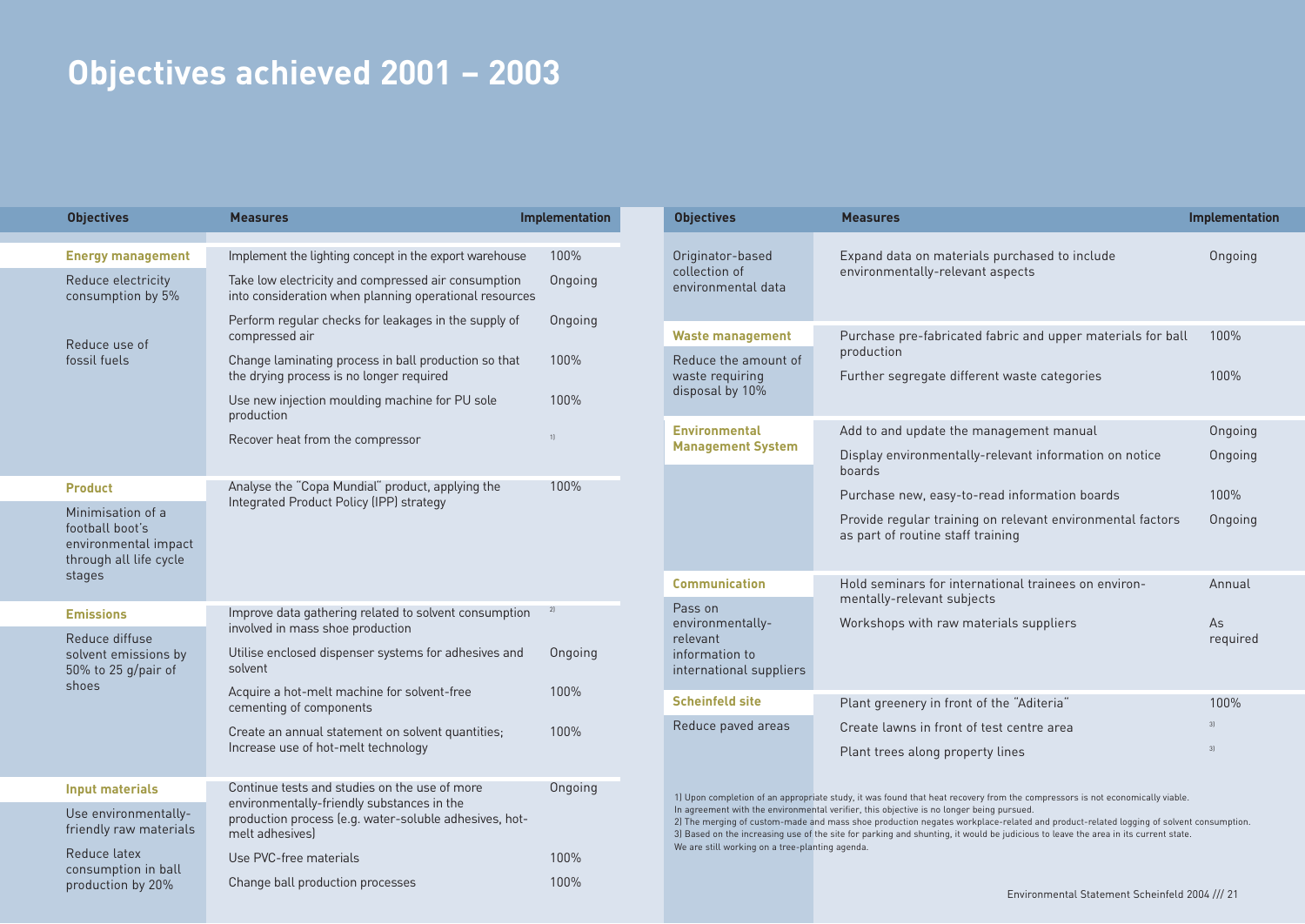## **Validation**

#### **Environmental Verifier's Organisation** Gerling Cert

Michael Sperling Gerling Cert Umweltgutachter GmbH D-V-0101 Spiesergasse 20 D-50597 Cologne

### **VALIDATION**

of the

### ENVIRONMENTAL STATEMENT

At its site in Scheinfeld, adidas-Salomon AG, Global Technology Center established an environmental policy, operated an environmental management system and an environmental program, implemented an environmental review, determined what environmental audit measures are to be taken, and prepared an environmental statement.

For the accredited environmental verifier organisation Mr. Michael Sperling has found that

- the environmental policy, environmental management system, environmental program, environmental audit methodology and the environmental statement conform with the standards and requirements of "Regulation (EC) No 761/2001 of the European Parliament and of the council of 19<sup>th</sup> March 2001 allowing voluntary participation by organisations in a Community ecomanagement and audit scheme (EMAS)".
- the information in the environmental statement 2004 are reliable and the environmental statement adequately takes into account all environmental issues of importance to the Scheinfeld site.

This statement is based on investigations of relevant documents, site installations and interviews of personnel.

The environmental statement for the year 2004 is herewith declared valid.

Cologne, 01. September 2004 For the environmental verifier organisation: Gerling Cert Umweltgutachter GmbH 50597 Köln D-V-0101 V1161/0904 **GERLING** 

# **Certificate of Registration**



#### adidas-Salomon AG

sports products

Adi-Dassler-Straße 24-26 91443 Scheinfeld

Registration-Number: D-158-00048

Date of first registration: 21<sup>st</sup> September 1998

This certificate is valid until 31<sup>st</sup> August 2007

This organisation has established an environmental management system according to EU-Regulation 761/2001 to promote the continual improvement of environmental performance, publishes an environmental statement, has the environmental management system verified and the environmental statement validated by a verifier, is registered under EMAS and therefore is entitled to use the EMAS-Logo.

The environmental management system of this organisation also fulfills the requirements of ISO 14001:1996, section 4.



Kümberg, 7<sup>16</sup> September 2004

Ass. Ursula Poller, M. A. **Deputy General Manager**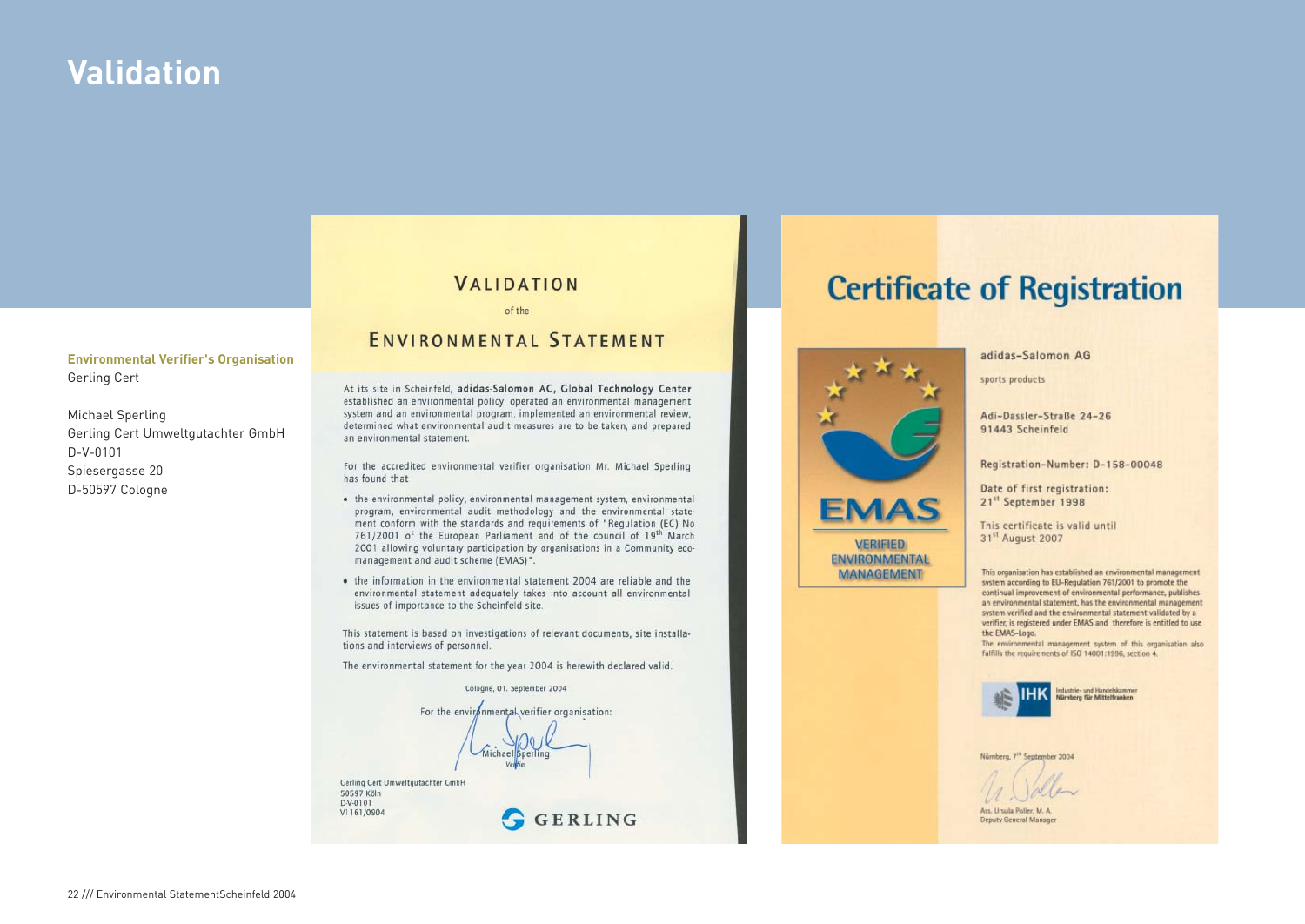### **Contact Partner on Environmental Issues**

If you have any questions or need further information, please contact us at the following address:

#### **adidas-Salomon AG**

World of Sports Social and Environmental Affairs Adi-Dassler-Str. 1 D-91074 Herzogenaurach Tel.: 00 49 (91 32) 84 – 0 E-Mail: sustainability@adidas.de

#### **Presentation of the next Environmental Statement**

The next Environmental Statement will be released in August 2007. The Scheinfeld site will produce updated environmental statements for 2005 and 2006.

This Environmental Statement was prepared in collaboration with

Photo&Designstudio, Ralf Munker, Nuremberg www.designstudio-munker.de

INTECHNICA, environmental and management consultants, Nuremberg www.intechnica.de